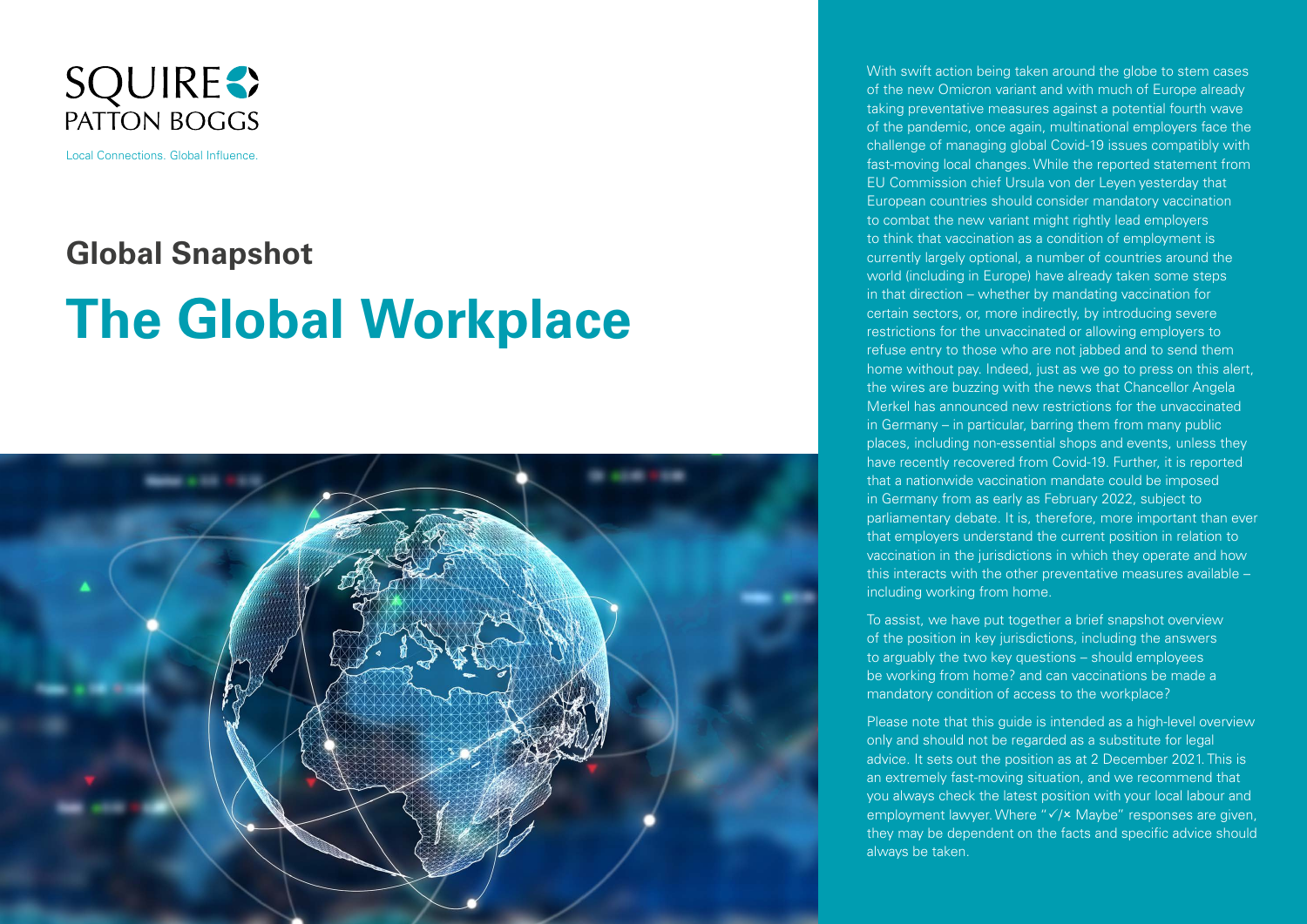# <span id="page-1-0"></span>**Contents**

Click on the flag to be taken to the relevant jurisdiction.



Poland Russia 激发 Saudi Arabia  $\overline{C^{\star}_{\star}}$ Singapore Slovak Republic 飞 Spain United Arab Emirates **NK** UK





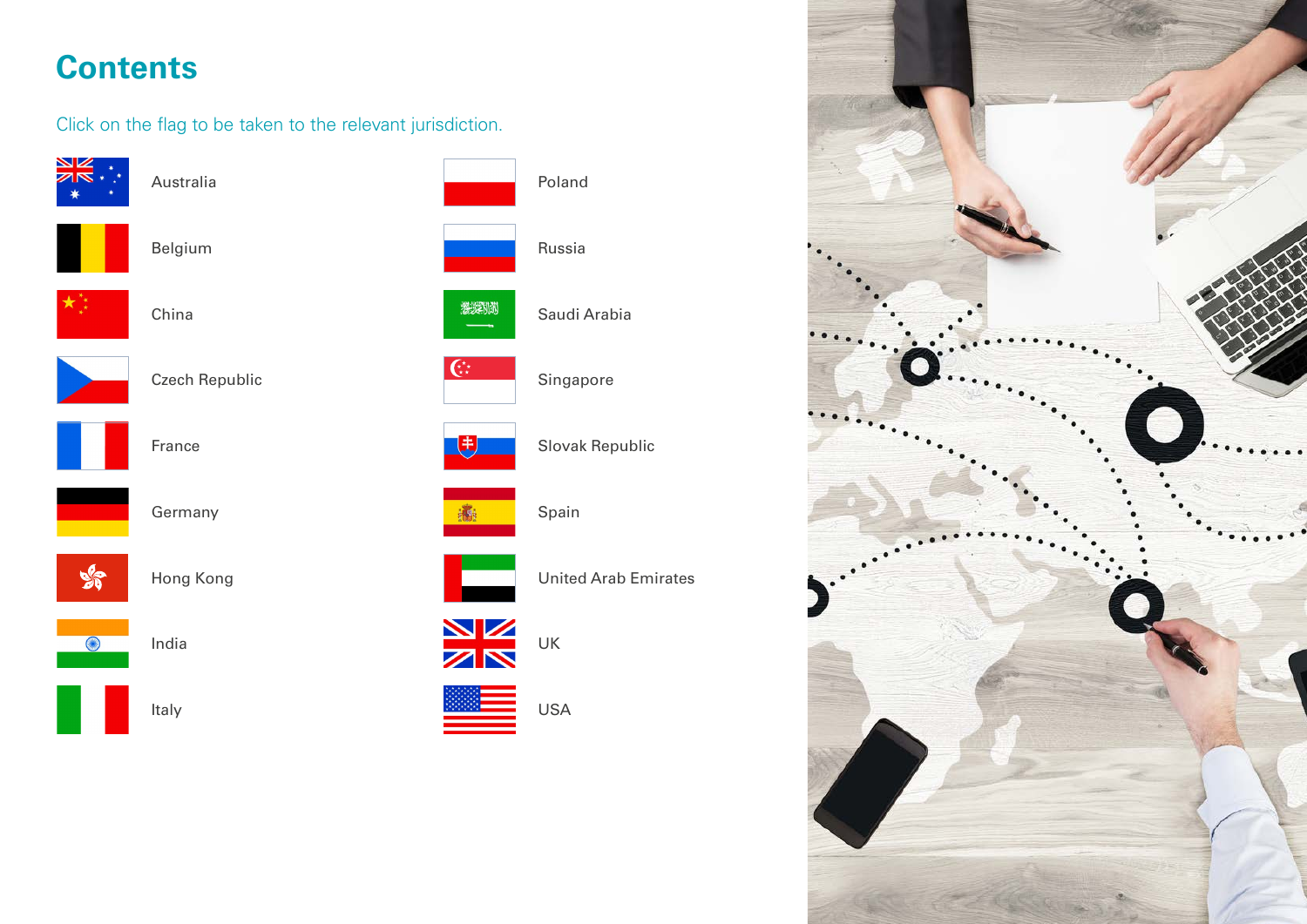

 $\bigcirc$ 

<span id="page-2-0"></span>

| <b>Jurisdiction</b> | <b>General Status Update, Trends and Themes</b>                                                                                                                                                                                                                                                                                                                                                                                                                                                                                                                                                                                                                                                                                                                                                                                                                                                                                                                                                                                                                                                                                                                                                                                                                                                                                                                                                                                                                                      | <b>Is Working From Home Required?</b>                                                                                                                                                                                                                                                                                                                                                                                                                                                                                                                                                                                                                                                                                                                                                                                                                                                                                                                                                                                                                                                                                                                                                                                                                                                                                                                                                                                                                                | <b>Is Vaccination Mandatory?</b>                                                                                                                                                                                                                                                                                                                                                                                                                                                                                                                                                                                                                                                                                                                                                                                                                                                                                                                                                                                                                                                                                                                                                                                                                                                                              |
|---------------------|--------------------------------------------------------------------------------------------------------------------------------------------------------------------------------------------------------------------------------------------------------------------------------------------------------------------------------------------------------------------------------------------------------------------------------------------------------------------------------------------------------------------------------------------------------------------------------------------------------------------------------------------------------------------------------------------------------------------------------------------------------------------------------------------------------------------------------------------------------------------------------------------------------------------------------------------------------------------------------------------------------------------------------------------------------------------------------------------------------------------------------------------------------------------------------------------------------------------------------------------------------------------------------------------------------------------------------------------------------------------------------------------------------------------------------------------------------------------------------------|----------------------------------------------------------------------------------------------------------------------------------------------------------------------------------------------------------------------------------------------------------------------------------------------------------------------------------------------------------------------------------------------------------------------------------------------------------------------------------------------------------------------------------------------------------------------------------------------------------------------------------------------------------------------------------------------------------------------------------------------------------------------------------------------------------------------------------------------------------------------------------------------------------------------------------------------------------------------------------------------------------------------------------------------------------------------------------------------------------------------------------------------------------------------------------------------------------------------------------------------------------------------------------------------------------------------------------------------------------------------------------------------------------------------------------------------------------------------|---------------------------------------------------------------------------------------------------------------------------------------------------------------------------------------------------------------------------------------------------------------------------------------------------------------------------------------------------------------------------------------------------------------------------------------------------------------------------------------------------------------------------------------------------------------------------------------------------------------------------------------------------------------------------------------------------------------------------------------------------------------------------------------------------------------------------------------------------------------------------------------------------------------------------------------------------------------------------------------------------------------------------------------------------------------------------------------------------------------------------------------------------------------------------------------------------------------------------------------------------------------------------------------------------------------|
| <b>Australia</b>    |                                                                                                                                                                                                                                                                                                                                                                                                                                                                                                                                                                                                                                                                                                                                                                                                                                                                                                                                                                                                                                                                                                                                                                                                                                                                                                                                                                                                                                                                                      | <b>Maybe</b>                                                                                                                                                                                                                                                                                                                                                                                                                                                                                                                                                                                                                                                                                                                                                                                                                                                                                                                                                                                                                                                                                                                                                                                                                                                                                                                                                                                                                                                         | <b>Maybe</b>                                                                                                                                                                                                                                                                                                                                                                                                                                                                                                                                                                                                                                                                                                                                                                                                                                                                                                                                                                                                                                                                                                                                                                                                                                                                                                  |
|                     | • The situation in Australia continues to evolve rapidly,<br>with a number of changes to state and territory<br>regimes scheduled to take effect over the coming<br>weeks.<br>• The position currently differs between states and<br>territories and may depend on whether a worker is<br>vaccinated or unvaccinated.<br>• In New South Wales and Victoria, which have<br>experienced widespread outbreaks of Covid-19,<br>restrictions have been recently eased allowing for a<br>return to the office for those who are vaccinated.<br>• Despite this relaxation of restrictions, we are seeing<br>many employers adopt a hybrid approach of home<br>and office working, in some cases permanently.<br>• CovidSafe measures remain in place in workplaces<br>to various extents, including measures such as<br>social distancing, density limits, mask wearing and<br>increased hygiene and cleaning measures.<br>• In those states where there is some form of<br>mandatory vaccination for particular industries and<br>workers, very few genuine medical exemptions<br>appear to have been granted.<br>• For information specific to an Australian state or<br>territory, including in relation to current restrictions<br>and requirements applicable to employers and<br>employees, please visit the following websites:<br><b>NSW</b><br><b>Northern Territory</b><br>Victoria<br><b>ACT</b><br>Queensland<br>South Australia<br><b>Western Australia</b><br><b>Tasmania</b> | • Working from home requirements are<br>largely dependent on the extent of Covid-19<br>outbreak(s) in the relevant state or territory<br>in which an employee works (see links<br>in the 'General status update, trends and<br>themes' column for state and territory specific<br>information).<br>• For example, Victoria has introduced sweeping<br>mandatory vaccination requirements for<br>specified workers in a broad range of<br>industries in order for workers to attend for<br>work on-site. These directions remain in<br>force until 15 December 2021, although it is<br>expected that the directions will be extended<br>'well into 2022'. Where a 'worker' is not<br>double vaccinated, they <b>must</b> work from<br>home and are not permitted to work on-site.<br>• Similarly, in New South Wales, until 15<br>December 2021 or the State reaches 95%<br>double dose vaccination rates, employers<br>must <b>require</b> any employee who is not double<br>vaccinated to work from home if reasonably<br>practicable to do so.<br>• On the other hand, in South Australia and<br>Tasmania, there are no requirements for an<br>employee to work from home (provided the<br>employee is not working in an industry where<br>vaccination has been mandated by the relevant<br>government).<br>• Commentary suggests that the dates referred<br>to above may be extended due to Omicron<br>but this is a very much 'watch this space'<br>development. | • State and territory governments in all states and<br>territories of Australia have mandated vaccinations<br>for specific industries and occupations. Deadlines<br>for vaccination vary, with some industries in some<br>states already requiring workers to be double<br>vaccinated.<br>• Generally, industries such as the healthcare, air<br>travel and border control, aged and community<br>care, teaching, and hotel quarantine industries are<br>subject to mandatory vaccination requirements<br>(however, it is noted that this differs state by state).<br>• For example, in Western Australia, employees<br>working in industries determined to have a high<br>transmission or vulnerability risk must be fully<br>vaccinated by 31 December 2021, including those<br>employees in the healthcare, community care<br>services, border control and air transport, corrective<br>services and fly-in fly-out mining industries.<br>Workers in a second group of industries and<br>occupations must be vaccinated by 31 January<br>2022.<br>• Many companies are opting to implement<br>mandatory vaccination requirements, including<br>mandatory vaccination requirements for any<br>workers visiting their worksites or the worksites of<br>clients, customers, suppliers or other third parties. |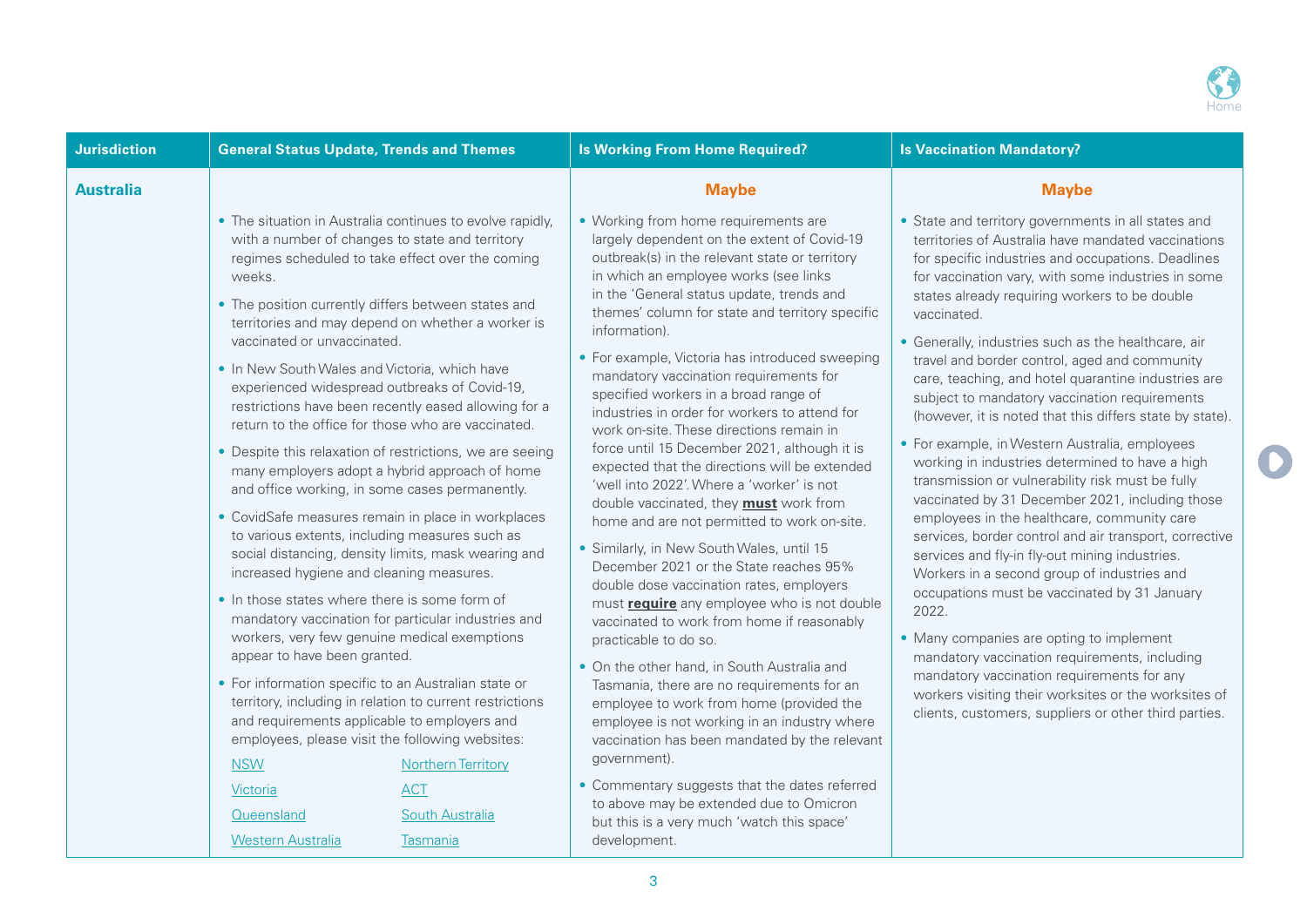

| <b>Jurisdiction</b> | <b>General Status Update, Trends and Themes</b>                                                                                                                                                                                                                                | <b>Is Working From Home Required?</b>                                                                                                | <b>Is Vaccination Mandatory?</b>                                                                                                           |
|---------------------|--------------------------------------------------------------------------------------------------------------------------------------------------------------------------------------------------------------------------------------------------------------------------------|--------------------------------------------------------------------------------------------------------------------------------------|--------------------------------------------------------------------------------------------------------------------------------------------|
|                     | • Booster shots are now available in Australia, with a<br>recommended interval of 6 months following receipt<br>of second vaccine dose. Employers may need to be<br>aware of whether an employee has received their<br>booster.                                                |                                                                                                                                      |                                                                                                                                            |
|                     | • To date there has not been a decision of the Fair<br>Work Commission in respect of any termination<br>for failure to be vaccinated in accordance with an<br>employer direction. However, a number of key<br>decisions are expected to be handed down in the<br>coming weeks. |                                                                                                                                      |                                                                                                                                            |
| <b>Belgium</b>      |                                                                                                                                                                                                                                                                                |                                                                                                                                      |                                                                                                                                            |
|                     | • Belgium has started its booster programme, which is<br>likely to take until February 2022 at least for all to be<br>vaccinated (a second or third time).                                                                                                                     | At least four days per week, until 12 December<br>2021. After that, at least until 28 January 2022, it<br>will be three days a week. | Only for employees in the healthcare sector. Their<br>employment contract may be terminated if they are<br>not vaccinated by 1 April 2022. |
|                     | • The country is again in semi-lockdown, such that<br>public and private gatherings are severely restricted<br>again. Schools are notionally open but many are<br>closed temporarily due to the high number of cases.                                                          |                                                                                                                                      | This measure is still the topic of debate.                                                                                                 |
|                     | • Most activities require a Covid Safe Pass, which<br>confirms the individual is vaccinated or has recovered<br>from Covid.                                                                                                                                                    |                                                                                                                                      |                                                                                                                                            |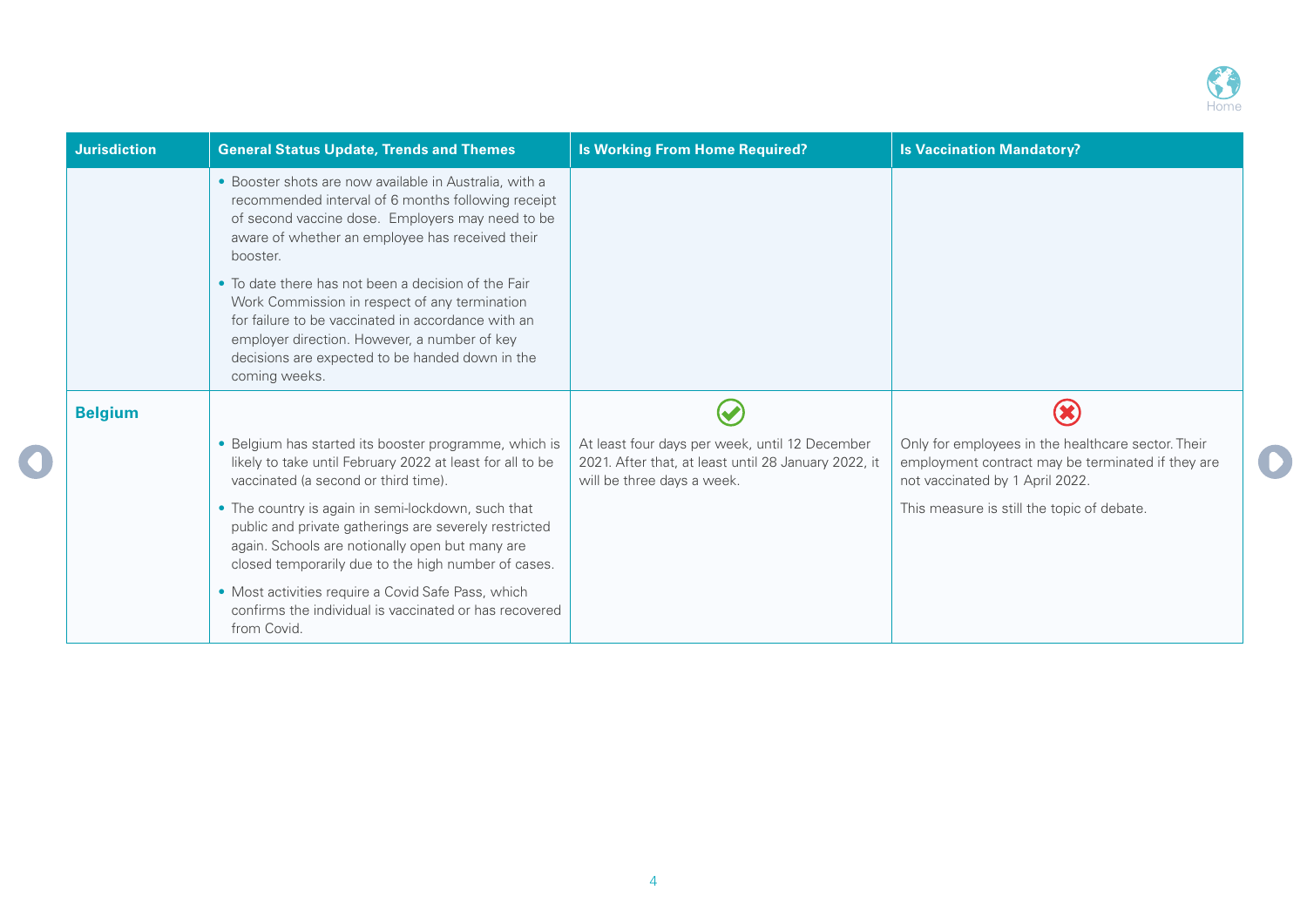

| <b>Jurisdiction</b>   | <b>General Status Update, Trends and Themes</b>                                                                                                                                                                                                          | <b>Is Working From Home Required?</b>                                                                            | <b>Is Vaccination Mandatory?</b>                                                                                                                |
|-----------------------|----------------------------------------------------------------------------------------------------------------------------------------------------------------------------------------------------------------------------------------------------------|------------------------------------------------------------------------------------------------------------------|-------------------------------------------------------------------------------------------------------------------------------------------------|
| <b>China</b>          |                                                                                                                                                                                                                                                          |                                                                                                                  |                                                                                                                                                 |
|                       | • China keeps enforcing its "zero-tolerance" policy.                                                                                                                                                                                                     |                                                                                                                  | • In practice, vaccination is strongly recommended                                                                                              |
|                       | • When a new case is discovered, the city government<br>will lock down the areas where the confirmed case<br>had started and all the individuals in that area will be                                                                                    |                                                                                                                  | by the government. As of 23 November 2021, it is<br>reported that 76.3% of the population in China has<br>received two doses of the vaccine.    |
|                       | subjected to quarantine.<br>• Except for areas designated as medium/high risk                                                                                                                                                                            |                                                                                                                  | • The government is currently rolling out vaccinations<br>covering children between 3-5 years of age and a<br>booster programme of third doses. |
|                       | area, life is pretty much back to normal.                                                                                                                                                                                                                |                                                                                                                  |                                                                                                                                                 |
| <b>Czech Republic</b> |                                                                                                                                                                                                                                                          | <b>Maybe</b>                                                                                                     |                                                                                                                                                 |
|                       | • Restrictions in the Czech Republic are slowly<br>tightening as the number of Covid-19 cases is rising.                                                                                                                                                 | The official advice from the government is<br>that public institutions and offices should                        | Currently, there are no laws making vaccination<br>mandatory. However, a new government should be                                               |
|                       | • People over 12 years of age who have not been fully<br>vaccinated for at least 14 days and/or have not tested<br>positive within the last six months are restricted<br>from entering the vast majority of non-essential<br>indoor places and services. | use working from home as extensively as<br>possible. In the private sector, it is still left up to<br>employers. | fully established in the upcoming weeks and it might<br>take a different direction on this issue.                                               |
|                       | • Filtering Face Piece 2 ("FFP2") respirators and/or<br>nanofibre masks are mandatory in all indoor places<br>including on public transport and also outdoors in<br>places with over 30 people in close proximity.                                       |                                                                                                                  |                                                                                                                                                 |
|                       | • Employers are required to provide their employees<br>with FFP2 respirators and/or nanofibre masks, if they<br>are required to wear these while performing their job<br>in places where they can meet other people.                                     |                                                                                                                  |                                                                                                                                                 |
|                       | • People who are fully vaccinated or who tested<br>positive within the last six months only have to fill in<br>an arrival questionnaire when entering the country.                                                                                       |                                                                                                                  |                                                                                                                                                 |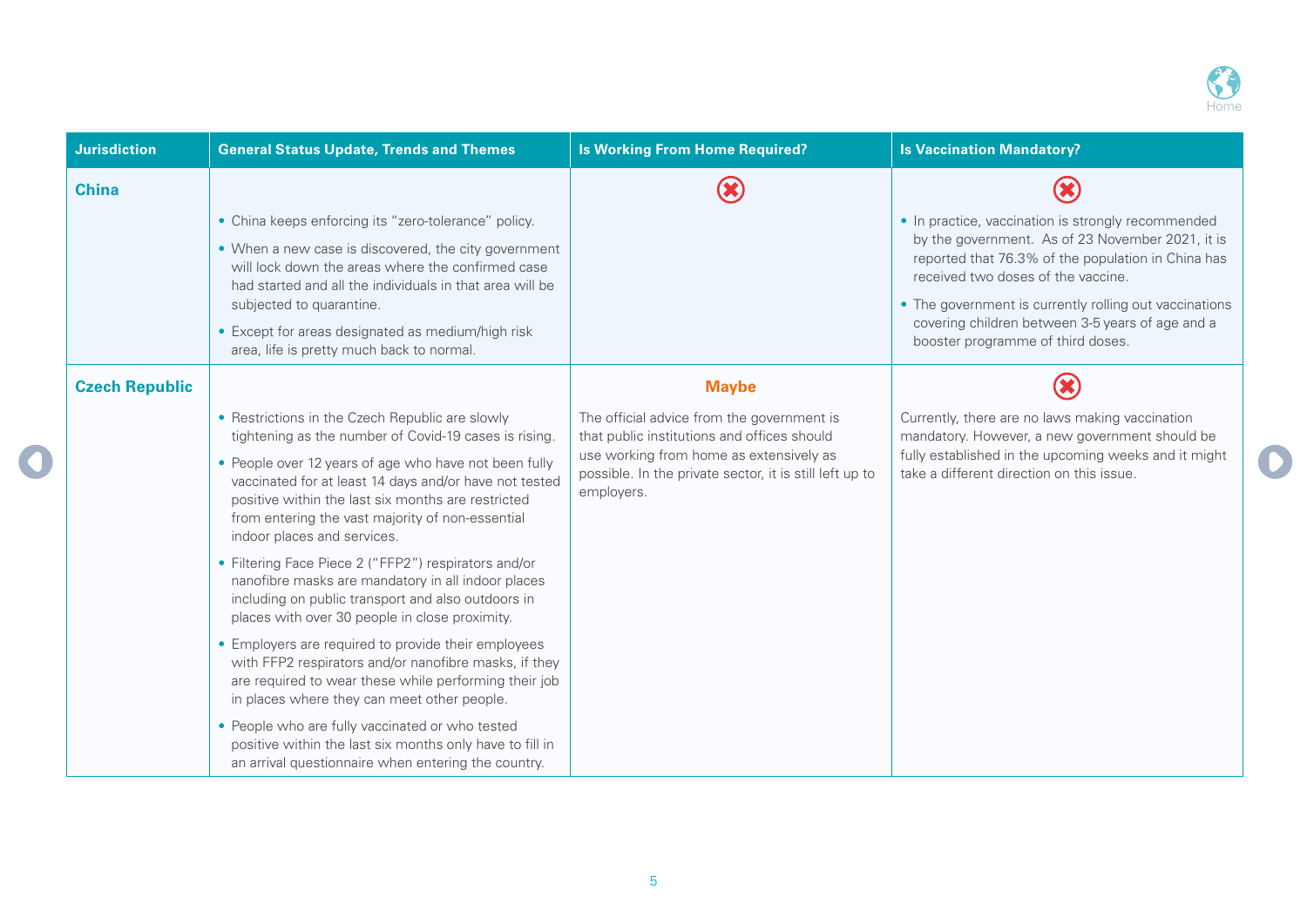

| <b>Jurisdiction</b> | <b>General Status Update, Trends and Themes</b>                                                                                                                                                                                                                                                                                                                                                                                                                                                                                                                                                                                                                                                                                                                                                                                                                                                                                                                                                                                                                                                                                                                                                                                                                                                                                                                                                                                                                                                                                                                                      | <b>Is Working From Home Required?</b>                                                                                                                                                                                                                                                                                                                                            | <b>Is Vaccination Mandatory?</b>                                                                                                                                                                                                                                                                                                                                                                                                                                                                                                                                                                                                                                                               |
|---------------------|--------------------------------------------------------------------------------------------------------------------------------------------------------------------------------------------------------------------------------------------------------------------------------------------------------------------------------------------------------------------------------------------------------------------------------------------------------------------------------------------------------------------------------------------------------------------------------------------------------------------------------------------------------------------------------------------------------------------------------------------------------------------------------------------------------------------------------------------------------------------------------------------------------------------------------------------------------------------------------------------------------------------------------------------------------------------------------------------------------------------------------------------------------------------------------------------------------------------------------------------------------------------------------------------------------------------------------------------------------------------------------------------------------------------------------------------------------------------------------------------------------------------------------------------------------------------------------------|----------------------------------------------------------------------------------------------------------------------------------------------------------------------------------------------------------------------------------------------------------------------------------------------------------------------------------------------------------------------------------|------------------------------------------------------------------------------------------------------------------------------------------------------------------------------------------------------------------------------------------------------------------------------------------------------------------------------------------------------------------------------------------------------------------------------------------------------------------------------------------------------------------------------------------------------------------------------------------------------------------------------------------------------------------------------------------------|
| <b>France</b>       |                                                                                                                                                                                                                                                                                                                                                                                                                                                                                                                                                                                                                                                                                                                                                                                                                                                                                                                                                                                                                                                                                                                                                                                                                                                                                                                                                                                                                                                                                                                                                                                      |                                                                                                                                                                                                                                                                                                                                                                                  | <b>Maybe</b>                                                                                                                                                                                                                                                                                                                                                                                                                                                                                                                                                                                                                                                                                   |
|                     | • Individuals who test positive for Covid-19 must self-<br>isolate for 10 days.<br>• Otherwise, the self-isolation rules have been relaxed,<br>meaning that all those who are fully vaccinated and<br>do not suffer from immunosuppression are exempt<br>from the requirement to self-isolate.<br>• Those who are not fully vaccinated or suffer from<br>immunosuppression must self-isolate for 7 days if<br>they are a direct contact of someone with Covid-19.<br>• The "health pass" is mandatory in the following places:<br>- Establishments welcoming the public (bars and<br>restaurants, cinemas, museums, malls of more<br>than 20,000 m <sup>2</sup> , etc.)<br>- Interregional long-distance transport<br>• The "health pass" is composed of one of the<br>following documents:<br>- A PCR or antigen test result from within the last 24<br>hours<br>- Proof of complete vaccination status for Covid-19<br>- A certificate of recovery from Covid-19 infection<br>• People between the ages of 18 and 64 who have had<br>their last vaccine injection more than 5 months ago<br>will need to have another shot by 15 January 2022 in<br>order for their "health pass" to remain active.<br>• The increased rates of the furlough scheme (70%<br>of remuneration for employees with the full 70%<br>refunded to employers, as opposed to the standard<br>rate of 60% of remuneration for employees and only<br>36% refunded for the employer) remain applicable for:<br>- Those companies that have suffered the most from<br>the health crisis, until 31 December 2021 | • All businesses are allowed to be open and<br>working from home is no longer mandatory.<br>• However, many employees have not returned<br>to the office or are working from home for part<br>of the week.<br>• Also, the Company Health Protocol of the<br>Ministry of Labour still makes clear that<br>working from home remains a helpful option<br>to minimise health risks. | • Vaccination is mandatory for healthcare and<br>medical transport personnel, and more generally,<br>employees of health establishments and certain<br>other establishments (e.g. establishments for those<br>with disabilities, the elderly).<br>• For staff of establishments open to the public (bars<br>and restaurants, cinemas, museums, malls of more<br>than 20,000 m <sup>2</sup> , etc.) or working in interregional<br>long-distance transport, the vaccination is not<br>mandatory but the "health pass" is.<br>• These obligations do not apply to those employees<br>if they do not work in spaces accessible to the<br>public or do so only outside of public opening<br>hours. |
|                     |                                                                                                                                                                                                                                                                                                                                                                                                                                                                                                                                                                                                                                                                                                                                                                                                                                                                                                                                                                                                                                                                                                                                                                                                                                                                                                                                                                                                                                                                                                                                                                                      | 6                                                                                                                                                                                                                                                                                                                                                                                |                                                                                                                                                                                                                                                                                                                                                                                                                                                                                                                                                                                                                                                                                                |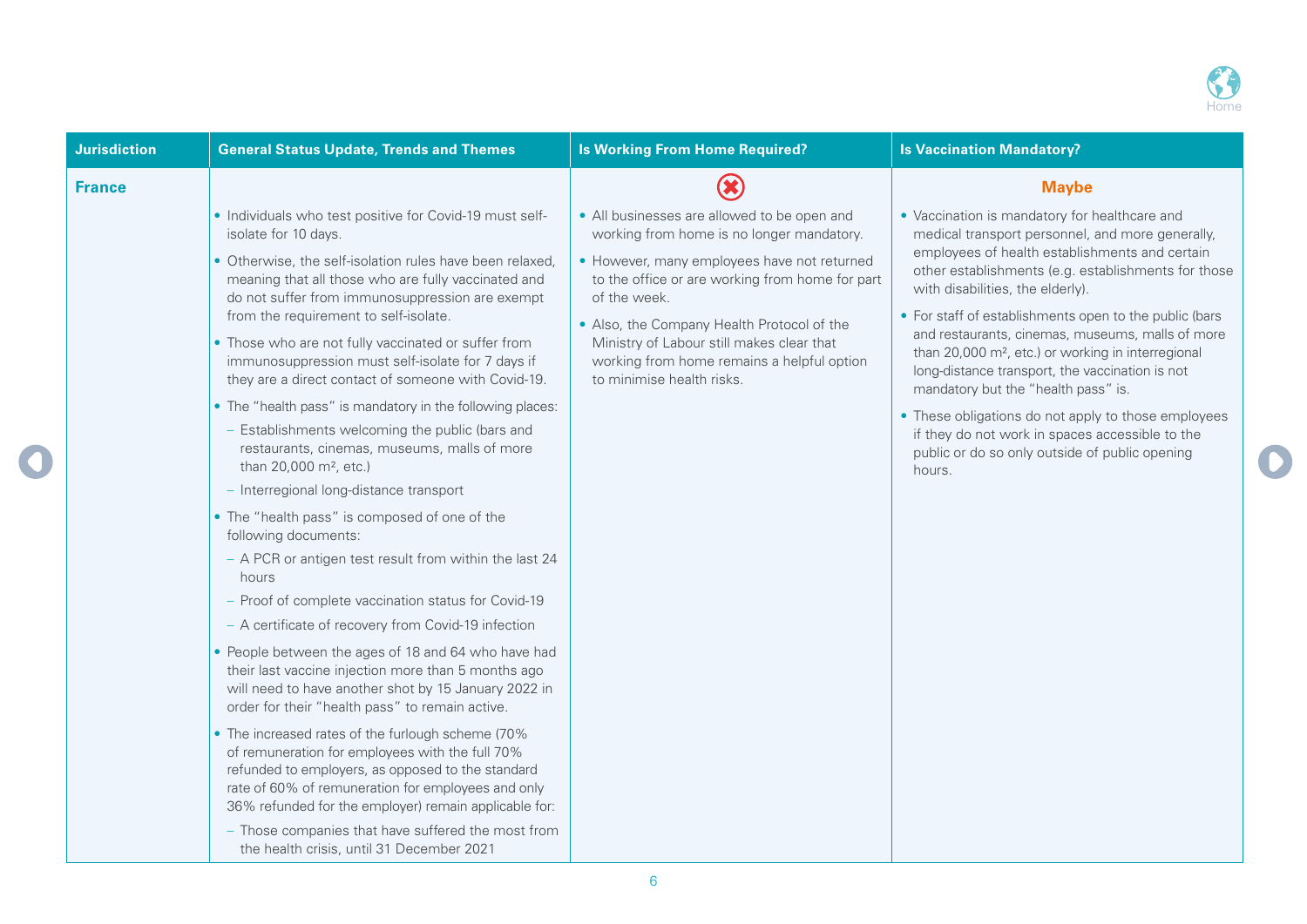

| <b>Jurisdiction</b> | <b>General Status Update, Trends and Themes</b>                                                                                                                                                                                                                                                                                                                                                                                                                                                                                                                                                                                                                                                                                                                                                                                                                                                                                                                        | <b>Is Working From Home Required?</b>                                                                                                                                                                                                                                                                                                                                                                                                                                                                                                                                                                                                                                                                                                                     | <b>Is Vaccination Mandatory?</b>                                                                                                                                                                                                                                                                                                                                                                                                                                                                                                               |
|---------------------|------------------------------------------------------------------------------------------------------------------------------------------------------------------------------------------------------------------------------------------------------------------------------------------------------------------------------------------------------------------------------------------------------------------------------------------------------------------------------------------------------------------------------------------------------------------------------------------------------------------------------------------------------------------------------------------------------------------------------------------------------------------------------------------------------------------------------------------------------------------------------------------------------------------------------------------------------------------------|-----------------------------------------------------------------------------------------------------------------------------------------------------------------------------------------------------------------------------------------------------------------------------------------------------------------------------------------------------------------------------------------------------------------------------------------------------------------------------------------------------------------------------------------------------------------------------------------------------------------------------------------------------------------------------------------------------------------------------------------------------------|------------------------------------------------------------------------------------------------------------------------------------------------------------------------------------------------------------------------------------------------------------------------------------------------------------------------------------------------------------------------------------------------------------------------------------------------------------------------------------------------------------------------------------------------|
|                     | Employees placed on partial activity for childcare or<br>care of vulnerable persons, beyond 31 December<br>2021<br>• Mask wearing is mandatory in enclosed common<br>places, including collective areas of offices, and,<br>under certain conditions, outside (e.g. grouping,<br>queues).                                                                                                                                                                                                                                                                                                                                                                                                                                                                                                                                                                                                                                                                              |                                                                                                                                                                                                                                                                                                                                                                                                                                                                                                                                                                                                                                                                                                                                                           |                                                                                                                                                                                                                                                                                                                                                                                                                                                                                                                                                |
| <b>Germany</b>      |                                                                                                                                                                                                                                                                                                                                                                                                                                                                                                                                                                                                                                                                                                                                                                                                                                                                                                                                                                        | <b>X</b>                                                                                                                                                                                                                                                                                                                                                                                                                                                                                                                                                                                                                                                                                                                                                  | $\left( \mathbf{x}\right)$                                                                                                                                                                                                                                                                                                                                                                                                                                                                                                                     |
|                     | • Covid-19 infection figures in Germany have risen<br>significantly in recent weeks. As of 2 December<br>2021, it is being reported that Chancellor Angela<br>Merkel has announced greater restrictions for the<br>unvaccinated - notably barring them from many<br>public places, including non-essential shops and<br>events, unless they have recently recovered from<br>Covid-19. Further, it is reported that a nationwide<br>vaccination mandate could be imposed in Germany<br>from Spring 2022, subject to parliamentary debate.<br>At this stage, only very preliminary details are known<br>as published by the newswires and we anticipate<br>more information will follow.<br>• In response, an amendment to the Federal German<br>Infection Protection Act has been passed by the<br>German government. A new Sec. 28b has been<br>introduced, which is intended to help break up the<br>fourth wave of Covid-19 in Germany as quickly as<br>practicable. | • All employees should work from home<br>where there are no compelling operational or<br>personal reasons to the contrary.<br>• However, unvaccinated or unrecovered<br>employees do not automatically have a right to<br>work from home under the new regulations.<br>While the employer can agree to this, it is not<br>obliged to do so nor to facilitate it in the same<br>way as for vaccinated staff.<br>• If an employee does not want to disclose<br>their 3G status or cannot provide proof and<br>is, therefore, not able to perform work on-<br>site/in the office, it needs to be determined<br>whether the employee could work from<br>home. If working from home is not possible,<br>the employee is no longer entitled to<br>remuneration. | • As stated, in addition to vaccination, proof<br>of recovery or negative testing also enables<br>employees to access the workplace.<br>• Employers have the right to impose similar checks<br>on others who wish to enter their premises -<br>visitors, clients, contractors, etc. - but are not<br>obliged to do so.<br>• Equally, they can impose an even stricter 2G entry<br>criterion on those third parties, allowing in only the<br>vaccinated and recovered and not those whose<br>reassurance is only a recent negative test result. |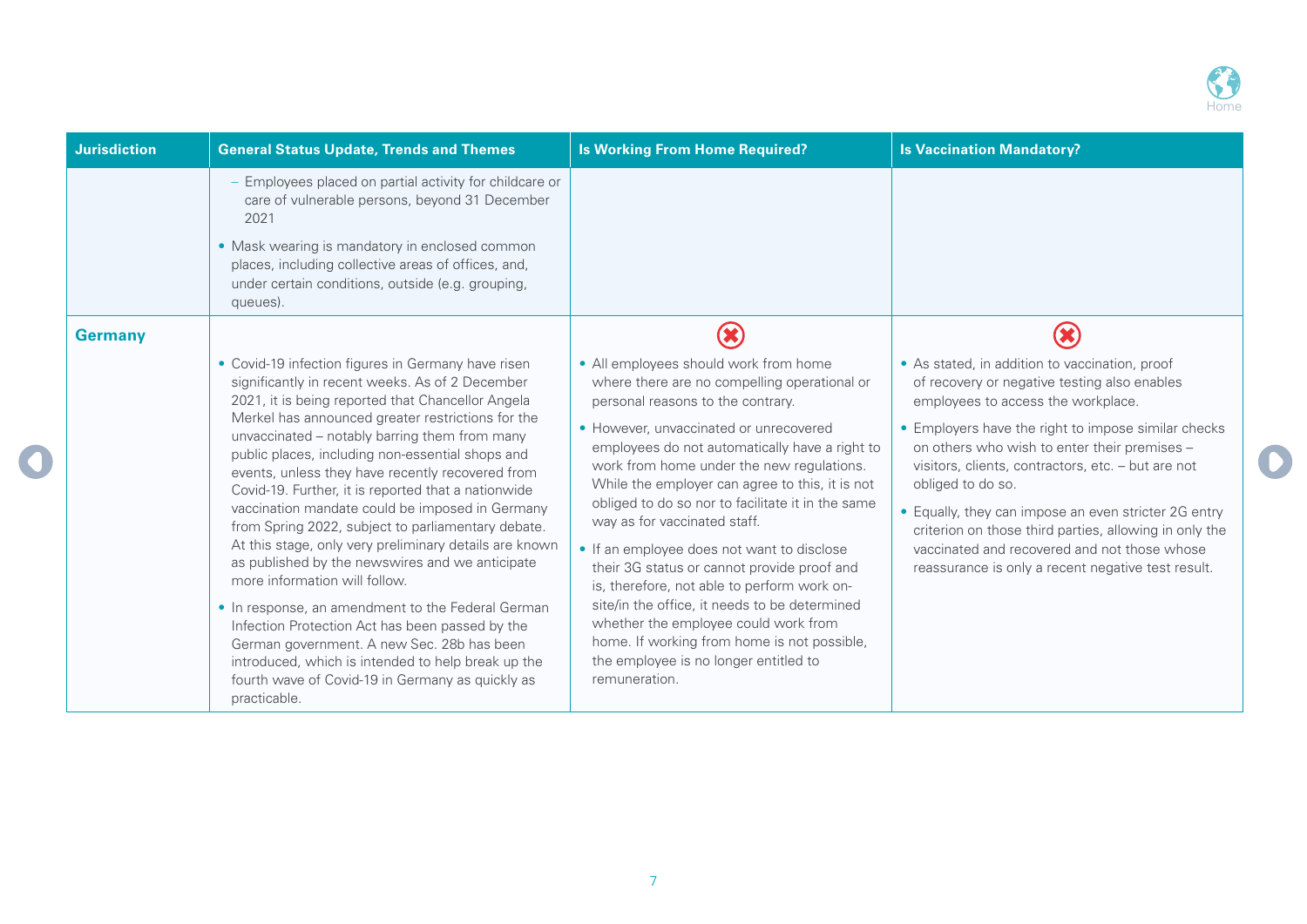

| <b>Jurisdiction</b> | <b>General Status Update, Trends and Themes</b>                                                                                                                                                                                                                                                                                                                                                                                                                                                                                     | <b>Is Working From Home Required?</b> | <b>Is Vaccination Mandatory?</b> |
|---------------------|-------------------------------------------------------------------------------------------------------------------------------------------------------------------------------------------------------------------------------------------------------------------------------------------------------------------------------------------------------------------------------------------------------------------------------------------------------------------------------------------------------------------------------------|---------------------------------------|----------------------------------|
|                     | • For the first time, workplace access controls have<br>become mandatory through a new obligation on<br>employees to provide evidence of their status of<br>vaccinated ("Geimpft"), recovered ("Genesen") or<br>tested ("Getestet") as a condition of entry to the<br>workplace (so-called "3G evidence"). The new Sec.<br>28b came into effect on 24 November 2021 and<br>will apply (initially at least) until March 19 2022. It<br>provides for considerably stricter measures under<br>employment and occupational safety laws. |                                       |                                  |
|                     | • If an employee persistently refuses to provide<br>proof of 3G, termination of employment may<br>be considered as a last resort after one or<br>more warnings/ warnings in advance. Whether<br>termination is appropriate is to be decided on a<br>case-by-case basis in light of the individual facts and<br>circumstances. A right to terminate immediately will<br>exist in the case of deliberate violations of 3G and<br>the access restrictions.                                                                             |                                       |                                  |
|                     | • If an employee falsifies the vaccination certificate or<br>a test (and thereby also puts colleagues at risk by<br>concealing a Covid-19 infection when submitting the<br>falsified evidence), termination for good cause with<br>immediate effect may also be considered (as well as<br>criminal prosecution).                                                                                                                                                                                                                    |                                       |                                  |
|                     | • The Infection Protection Act provides for a fine of<br>up to €25,000 also for employees who persistently<br>violate the obligation to carry 3G evidence.                                                                                                                                                                                                                                                                                                                                                                          |                                       |                                  |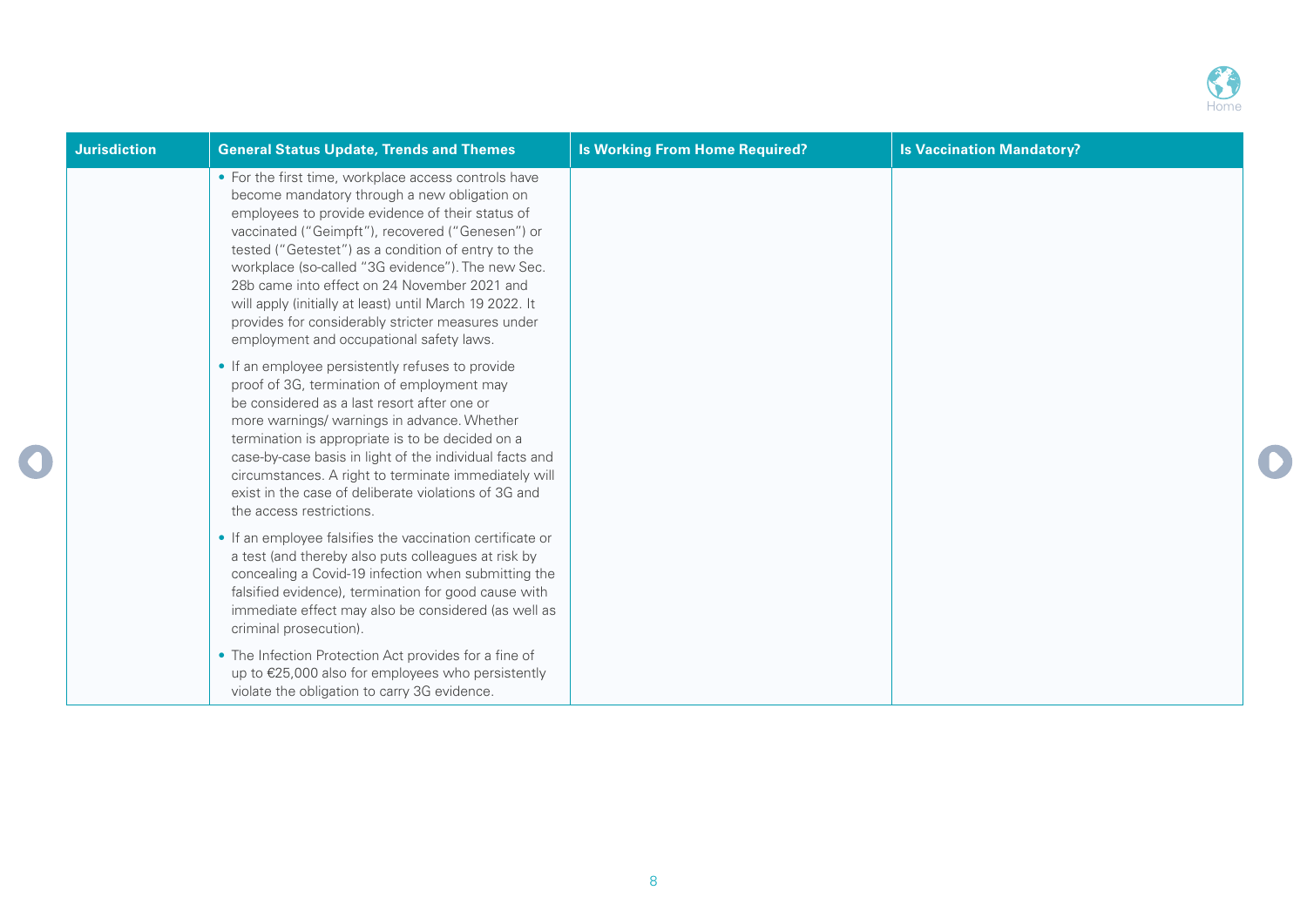

| <b>Jurisdiction</b> | <b>General Status Update, Trends and Themes</b>                                                                                | <b>Is Working From Home Required?</b> | <b>Is Vaccination Mandatory?</b>                                                                                                                                                                                                                                                 |
|---------------------|--------------------------------------------------------------------------------------------------------------------------------|---------------------------------------|----------------------------------------------------------------------------------------------------------------------------------------------------------------------------------------------------------------------------------------------------------------------------------|
| <b>Hong Kong</b>    |                                                                                                                                |                                       |                                                                                                                                                                                                                                                                                  |
|                     | • Hong Kong is reopening its border with Mainland<br>China; this is currently targeted to take place in late<br>December 2021. |                                       | • It is not technically mandatory for individuals to be<br>vaccinated.                                                                                                                                                                                                           |
|                     | • Other individuals entering Hong Kong from overseas<br>will generally be subject to mandatory quarantine of                   |                                       | • The Hong Kong government has required its<br>employees to be vaccinated, or to carry out regular<br>testing and pay for the costs themselves.                                                                                                                                  |
|                     | 14 to 21 days.<br>• Hong Kong has recently banned non-residents                                                                |                                       | • Quite a few employers have followed the<br>government's approach.                                                                                                                                                                                                              |
|                     | travelling from certain countries from entering Hong<br>Kong due to concerns over the Omicron variant.                         |                                       | • Some employers have also suggested that they will<br>implement a so-called "no jab, no job" policy. This                                                                                                                                                                       |
|                     | • Mask wearing is generally mandatory.                                                                                         |                                       | would potentially be lawful if there is appropriate<br>exemption for employees who have a disability,<br>although this issue is evolving and we are yet<br>to have any case law on this matter by way of<br>precedent.                                                           |
|                     |                                                                                                                                |                                       | • Each case would need to be considered on<br>its particular facts. Employers should avoid<br>adopting a blanket approach on this issue and we<br>would recommend seeking legal advice before<br>dismissing/refusing to hire an individual based on<br>their vaccination status. |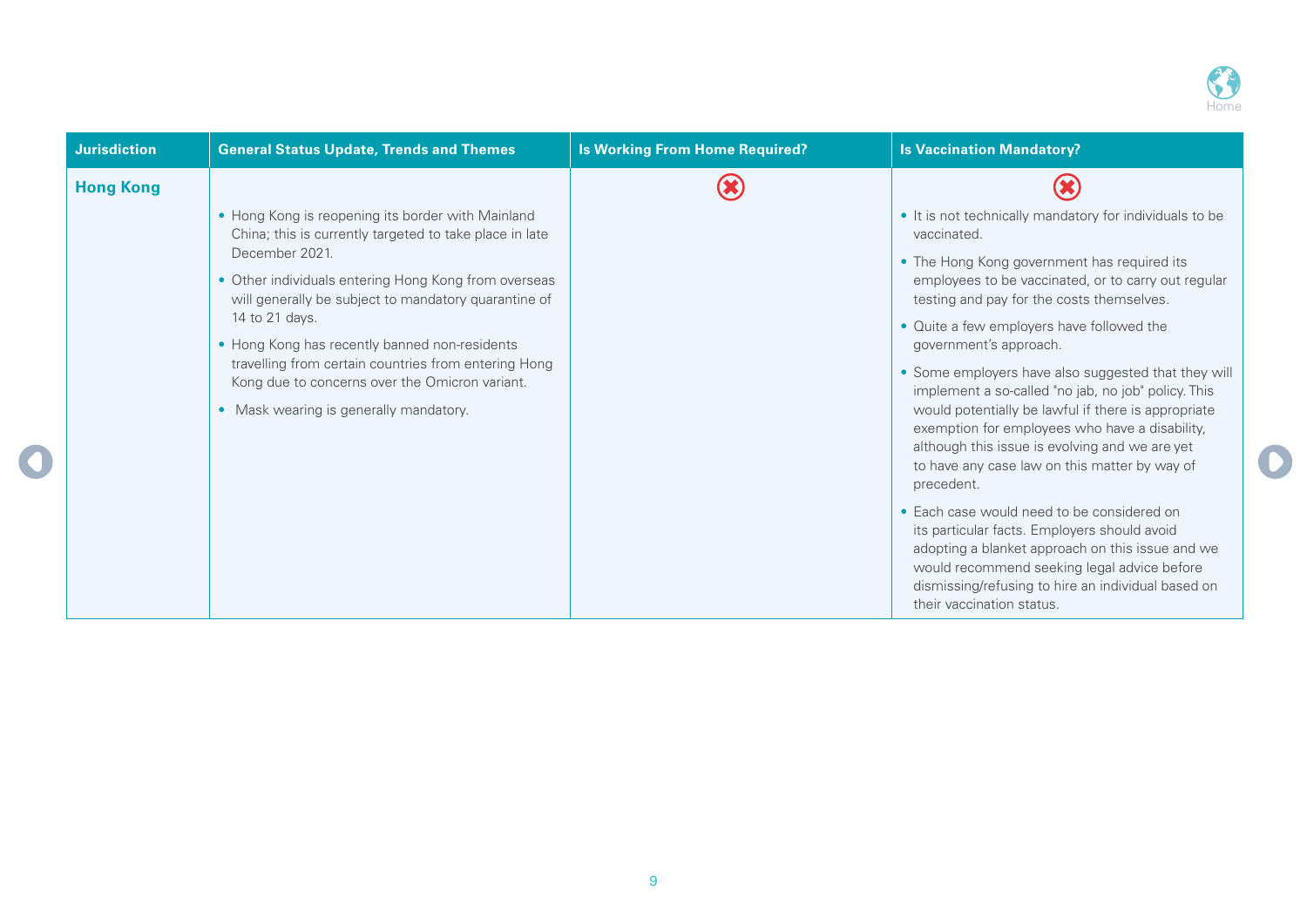

| <b>Jurisdiction</b> | <b>General Status Update, Trends and Themes</b>                                                                                                                                                                             | <b>Is Working From Home Required?</b>                                                               | <b>Is Vaccination Mandatory?</b>                                                                                                                                                                                                                                                                                               |
|---------------------|-----------------------------------------------------------------------------------------------------------------------------------------------------------------------------------------------------------------------------|-----------------------------------------------------------------------------------------------------|--------------------------------------------------------------------------------------------------------------------------------------------------------------------------------------------------------------------------------------------------------------------------------------------------------------------------------|
| <b>India</b>        |                                                                                                                                                                                                                             |                                                                                                     | <b>Maybe</b>                                                                                                                                                                                                                                                                                                                   |
|                     | • Most state governments have issued orders relaxing<br>lockdown restrictions.                                                                                                                                              | • All businesses are allowed to be open, and<br>staff are able to return to the workplace.          | • The national government has not made vaccination<br>mandatory.                                                                                                                                                                                                                                                               |
|                     | • Most establishments are permitted to operate with<br>full staff capacity, subject to compliance to Covid-19<br>safe behaviour (wearing of masks, maintaining social<br>distancing, frequent sanitisation of hands, etc.). | • However, some employers continue to allow<br>their employees to work from home where<br>possible. | • However, certain state governments/local<br>authorities in Maharashtra, Tamil Nadu, and<br>Karnataka have required employers to ensure that<br>their employees are fully vaccinated.                                                                                                                                         |
|                     | • However, with the rise of the new strain (Omicron),<br>the possibility of restrictions being re-imposed<br>cannot be ruled out.                                                                                           |                                                                                                     | • Some employers are mandating vaccination<br>as a matter of policy, many others are offering<br>incentives (in the form of cash pay-outs, for<br>instance) to the employees who get vaccinated.                                                                                                                               |
|                     |                                                                                                                                                                                                                             |                                                                                                     | • There is no commonly observed industry practice<br>to take disciplinary action against employees who<br>refuse to get vaccinated.                                                                                                                                                                                            |
|                     |                                                                                                                                                                                                                             |                                                                                                     | • Instead of imposing disciplinary sanctions on<br>any employee who refuses to get vaccinated,<br>employers are assessing if the presence of a<br>particular employee at the workplace is necessary.<br>If not, such employees are asked to continue<br>working from home.                                                     |
|                     |                                                                                                                                                                                                                             |                                                                                                     | • Currently, vaccination status is not an attribute<br>protected by anti-discrimination legislation in India.<br>Therefore, employers may implement a 'no jab, no<br>job policy' in respect of new hires. However, such<br>practice is not common and specific legal advice<br>should be sought before adopting this approach. |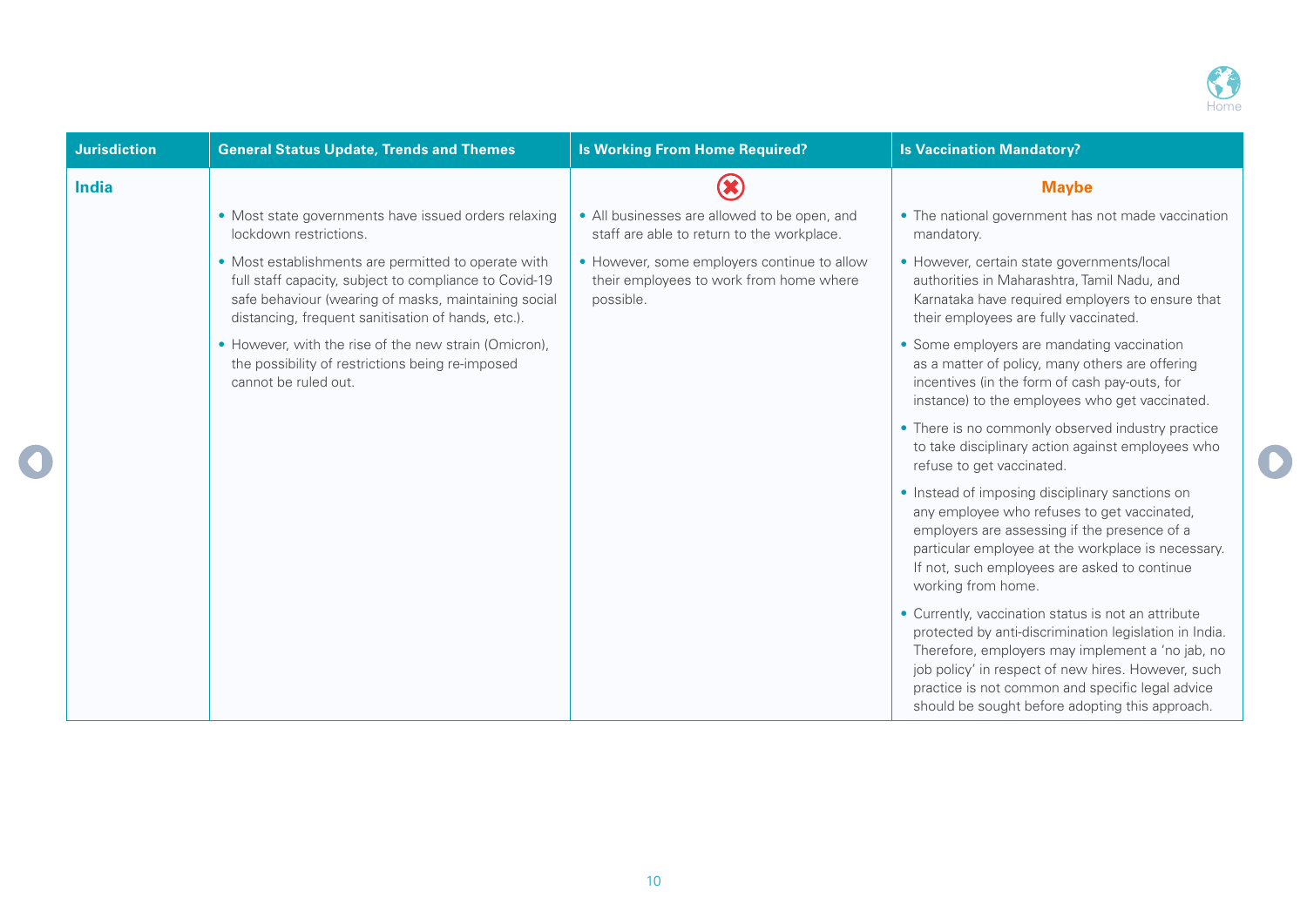

| <b>Jurisdiction</b> | <b>General Status Update, Trends and Themes</b>                                                                                                                                                                                            | <b>Is Working From Home Required?</b>                                                     | <b>Is Vaccination Mandatory?</b>                                                                          |
|---------------------|--------------------------------------------------------------------------------------------------------------------------------------------------------------------------------------------------------------------------------------------|-------------------------------------------------------------------------------------------|-----------------------------------------------------------------------------------------------------------|
| <b>Italy</b>        |                                                                                                                                                                                                                                            |                                                                                           | <b>Maybe</b>                                                                                              |
|                     | • The Covid-19 "emergency state" in Italy is currently<br>scheduled to end on 31 December 2021 (although                                                                                                                                   | • Working from home is not mandatory and<br>there is no current government advice to work | • As of now, the Italian government has not imposed<br>the vaccine on the entire population.              |
|                     | the government is discussing a further extension in<br>light of the emergence of Omicron).                                                                                                                                                 | from home where possible - although many<br>Italian workers are still working mainly from | • Frontline health and social care professionals are<br>required by law to be vaccinated to be in their   |
|                     | • On 15 October 2021, possession of the so-called<br>"Green Pass" became a mandatory requirement to                                                                                                                                        | home.<br>• All workers are allowed to work from their                                     | workplace, save for cases of medically exempt<br>individuals.                                             |
|                     | enter the workplace. In particular, the Green Pass is<br>issued to the following categories of persons:                                                                                                                                    | workplace, provided they are in possession of<br>a valid Green Pass.                      | • Starting from 15 December 2021, this obligation<br>is due to be extended also to healthcare             |
|                     | - Subject to certain time limitations, those who have<br>had a complete Covid-19 vaccination cycle                                                                                                                                         |                                                                                           | administrative staff, faculty, school administrative<br>staff, military, police and public safety forces. |
|                     | - Those who have tested negative to a molecular or<br>rapid antigen Covid-19 test, respectively within 72<br>and 48 hours                                                                                                                  |                                                                                           |                                                                                                           |
|                     | - Those who have recovered from Covid-19 in the<br>previous six months                                                                                                                                                                     |                                                                                           |                                                                                                           |
|                     | From 15 October 2021 to 31 December 2021,<br>employers must verify that each worker has the<br>required Green Pass.                                                                                                                        |                                                                                           |                                                                                                           |
|                     | • Until 31 December 2021, mask wearing is mandatory<br>in the workplace, and in all other enclosed locations<br>other than private homes (with the exception<br>of places where continuous isolation from non-<br>cohabitants is ensured). |                                                                                           |                                                                                                           |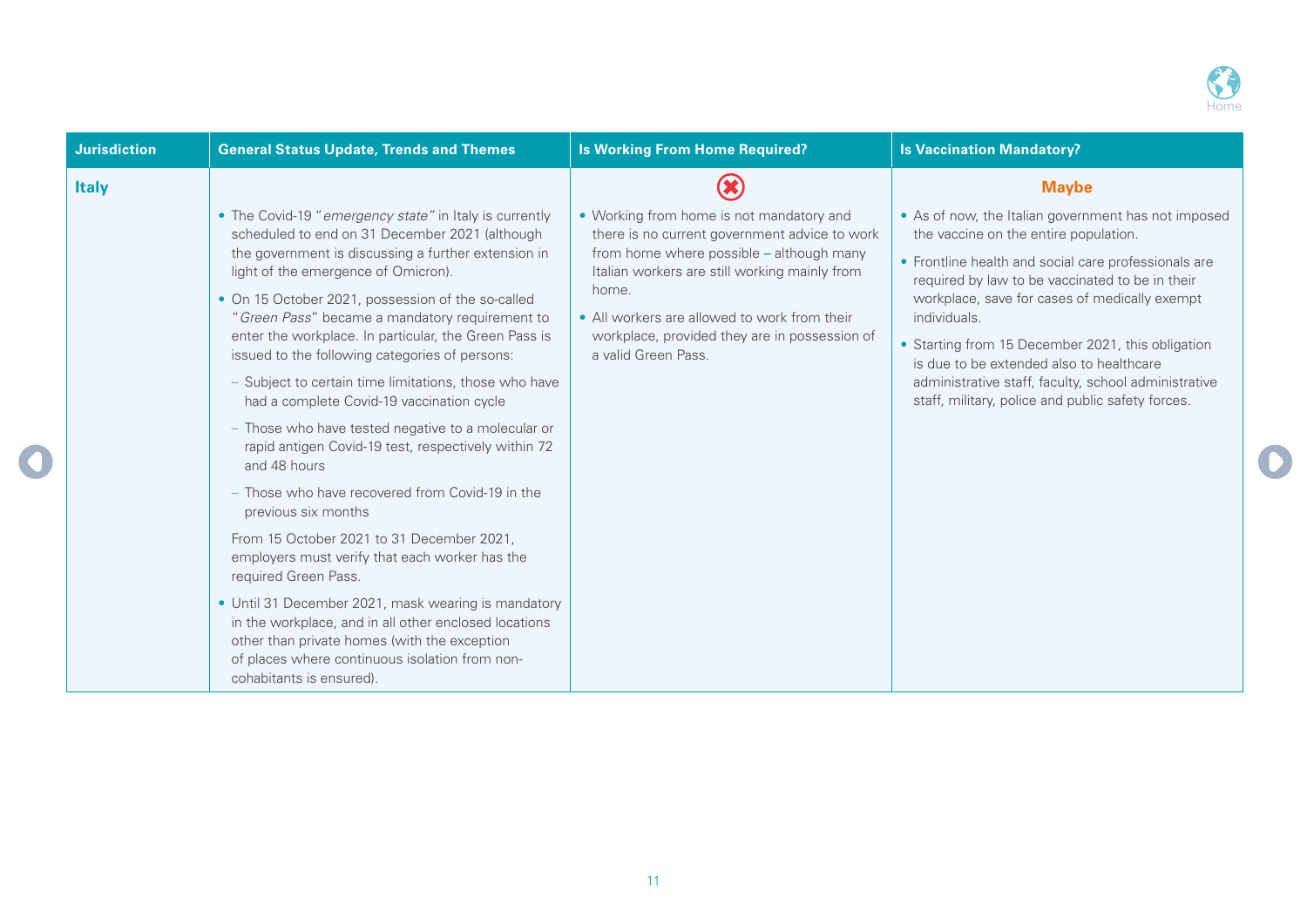

| <b>Jurisdiction</b> | <b>General Status Update, Trends and Themes</b>                                                                                                                                                                                                                                                                                              | <b>Is Working From Home Required?</b>                                                                                                                                                                                            | <b>Is Vaccination Mandatory?</b>                                                   |
|---------------------|----------------------------------------------------------------------------------------------------------------------------------------------------------------------------------------------------------------------------------------------------------------------------------------------------------------------------------------------|----------------------------------------------------------------------------------------------------------------------------------------------------------------------------------------------------------------------------------|------------------------------------------------------------------------------------|
| <b>Poland</b>       | • Following the emergence of the Omicron variant<br>and due to the exponential increase in Covid-19<br>cases (fourth wave in Poland), stricter restrictions are<br>imposed nationwide for the period $1 - 17$ December<br>2021.<br>• They mostly concern lower customer limits for<br>shops, sports and religious facilities, and additional | • All businesses are allowed to be open.<br>• The employer may order employees to work<br>remotely, subject to certain conditions.<br>• Work is in progress on new remote work<br>regulations to be included in the Labour Code. | At this stage, the government does not anticipate<br>making vaccination mandatory. |
|                     | quarantine obligations for non-Schengen and some<br>Southern African countries.<br>• Covering mouth and nose in confined spaces is<br>mandatory nationwide and in the workplace:<br>- If there is more than 1 person in the room (unless<br>otherwise specified by the employer)                                                             |                                                                                                                                                                                                                                  |                                                                                    |
|                     | - During direct customer service<br>• Malls, gyms, and hotels operate under a sanitation<br>regime, which among other things means limiting<br>the number of customers at any one time.<br>• Work is in progress on regulations allowing an<br>employer to ask an employee if they are vaccinated.                                           |                                                                                                                                                                                                                                  |                                                                                    |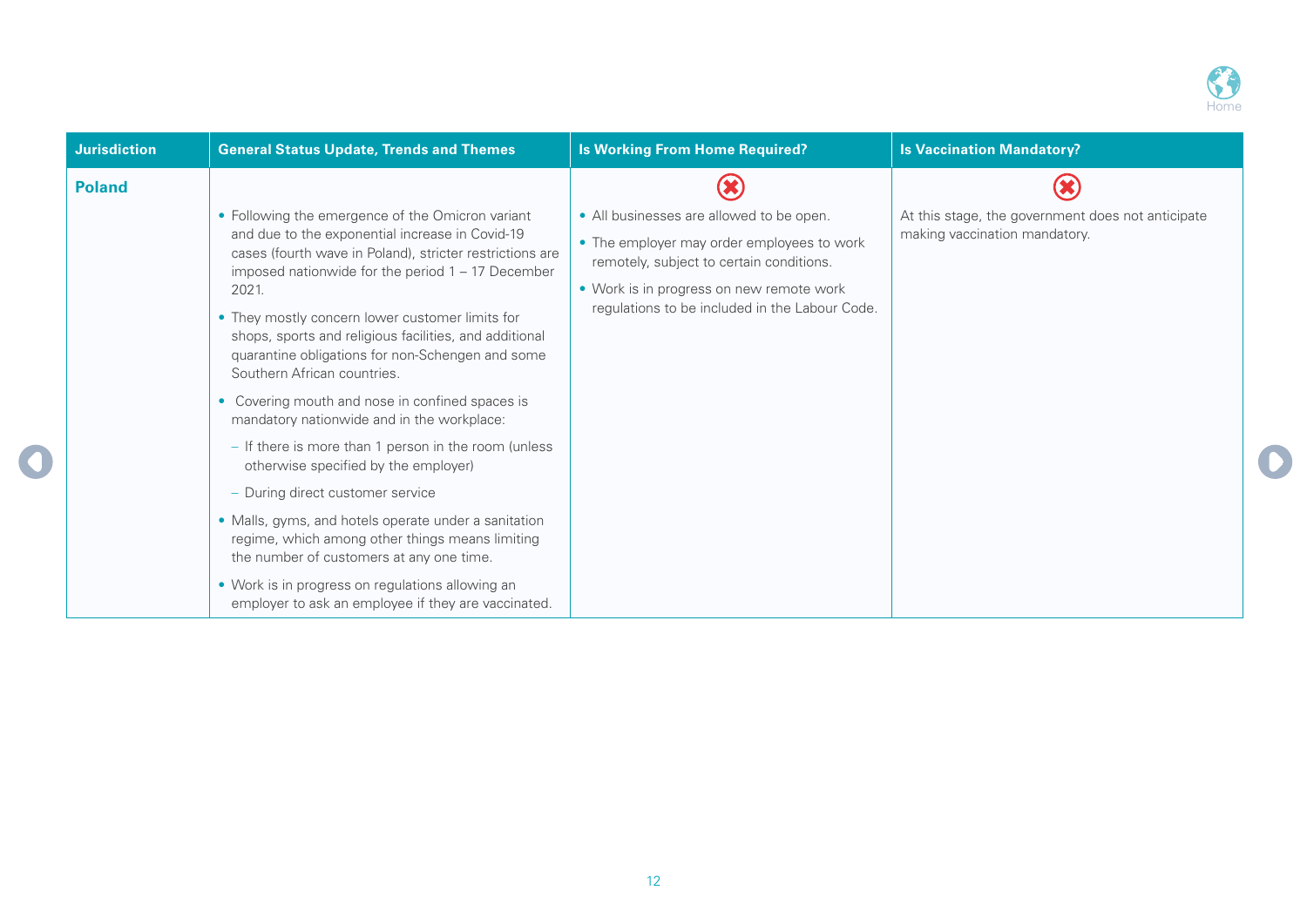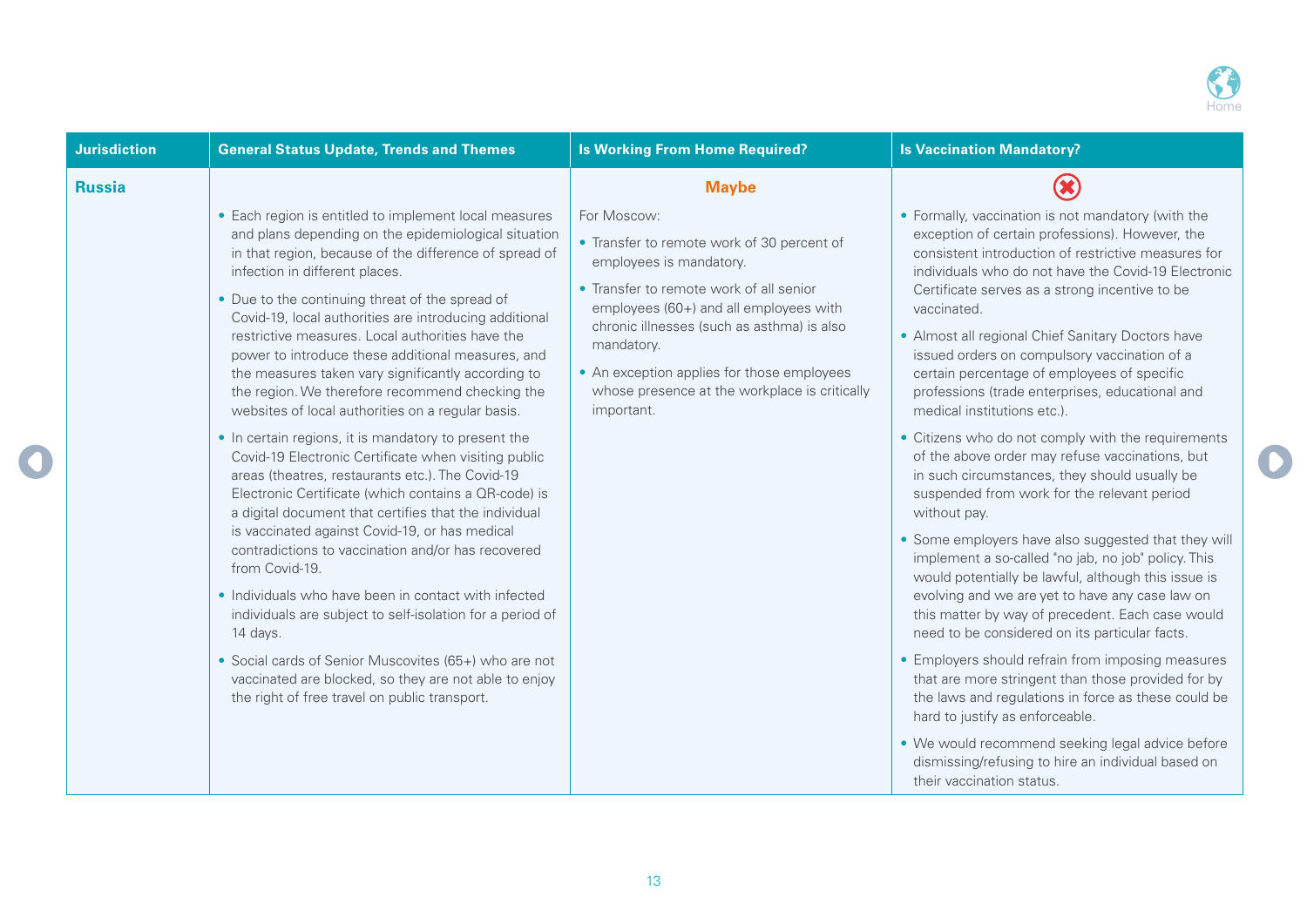

| <b>Jurisdiction</b> | <b>General Status Update, Trends and Themes</b>                                                                                                                                                              | <b>Is Working From Home Required?</b>                                                                                 | <b>Is Vaccination Mandatory?</b>                                                                                                                                                                                                                                                                                                                                                                                                                  |
|---------------------|--------------------------------------------------------------------------------------------------------------------------------------------------------------------------------------------------------------|-----------------------------------------------------------------------------------------------------------------------|---------------------------------------------------------------------------------------------------------------------------------------------------------------------------------------------------------------------------------------------------------------------------------------------------------------------------------------------------------------------------------------------------------------------------------------------------|
| <b>Saudi Arabia</b> |                                                                                                                                                                                                              |                                                                                                                       | (for attending the workplace)                                                                                                                                                                                                                                                                                                                                                                                                                     |
|                     | • As of 1 August 2021, it is mandatory for public and<br>private sector workers to have been vaccinated<br>against Covid-19 in order to attend the workplace.                                                | Working from home is only for those who are<br>not vaccinated, provided it is possible for them<br>to work from home. | • While employers have the ability to require staff to<br>be vaccinated, this only extends to facilitating the<br>physical return of employees to the workplace.                                                                                                                                                                                                                                                                                  |
|                     | • The government has enforced this rule, and attaining<br>Covid-19 vaccinated status is now mandatory for<br>entry to:                                                                                       |                                                                                                                       | • On 9 August 2021, the Ministry of Human<br>Resource and Social Development advised that<br>employees who cannot work remotely will be                                                                                                                                                                                                                                                                                                           |
|                     | - All economic, commercial, cultural, entertainment<br>or sporting activities                                                                                                                                |                                                                                                                       | required to exhaust their annual leave and go on<br>unpaid leave and thereafter their employment will<br>be suspended pursuant to the provisions of the                                                                                                                                                                                                                                                                                           |
|                     | - All cultural, scientific, social or entertainment<br>events                                                                                                                                                |                                                                                                                       | Labour Law.<br>• As it is (usually) a contractual requirement                                                                                                                                                                                                                                                                                                                                                                                     |
|                     | - All governmental or private establishments<br>(whether to perform business or audit)                                                                                                                       |                                                                                                                       | of employment for individuals to work from<br>a prescribed place of work/at a location and                                                                                                                                                                                                                                                                                                                                                        |
|                     | - All governmental or private educational facilities<br>(whether to perform business or audit)                                                                                                               |                                                                                                                       | considering this in tandem with the government's<br>mandatory requirement, employers currently have a<br>good argument that individuals should be required                                                                                                                                                                                                                                                                                        |
|                     | - Use of public transportation                                                                                                                                                                               |                                                                                                                       | to attend the workplace and therefore undertake<br>vaccination if they have not already.                                                                                                                                                                                                                                                                                                                                                          |
|                     | • Employers are required to ask employees to<br>evidence their vaccination status via the Tawakkalna<br>mobile application, which is being utilized in the<br>Kingdom in effect as a "vaccination passport". |                                                                                                                       | • However, while the legal argument may be weak<br>for any employee to push back on this if they<br>insisted on continuing to work from home in<br>order to avoid vaccination (particularly if they have<br>been and are capable of working from home), an<br>employer would need to consider the reputational/<br>PR aspects of declining any such ongoing remote<br>working requests for individuals who do not wish<br>to undergo vaccination. |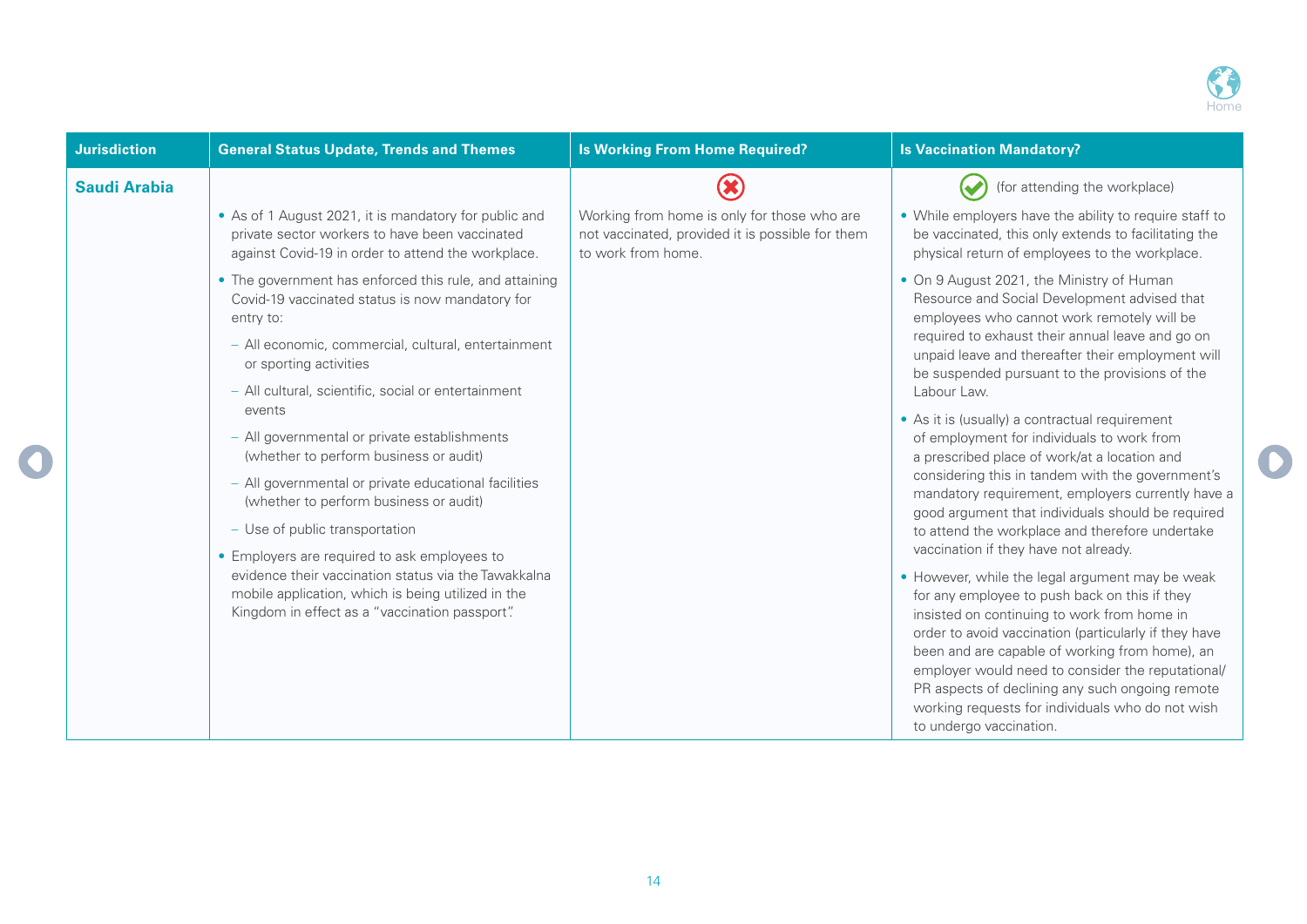

| <b>Jurisdiction</b>    | <b>General Status Update, Trends and Themes</b>                                                                                                                                                                                                                                                                                                                                                                                                                                                                                                                                                                                                                                                           | <b>Is Working From Home Required?</b>                                                                                                                                                                                                                                                                                                                                                                                                                                                                              | <b>Is Vaccination Mandatory?</b>                                                                                                                                                                                                                                                                                                                                                   |
|------------------------|-----------------------------------------------------------------------------------------------------------------------------------------------------------------------------------------------------------------------------------------------------------------------------------------------------------------------------------------------------------------------------------------------------------------------------------------------------------------------------------------------------------------------------------------------------------------------------------------------------------------------------------------------------------------------------------------------------------|--------------------------------------------------------------------------------------------------------------------------------------------------------------------------------------------------------------------------------------------------------------------------------------------------------------------------------------------------------------------------------------------------------------------------------------------------------------------------------------------------------------------|------------------------------------------------------------------------------------------------------------------------------------------------------------------------------------------------------------------------------------------------------------------------------------------------------------------------------------------------------------------------------------|
| <b>Singapore</b>       | • Singapore has just exited the "Stabilisation Phase"<br>which started on 27 September 2021 and ended on<br>21 November 2021, as a result of the increase in<br>cases from the end of August to September 2021.<br>• The Singapore government is very cautious with<br>reopening plans, and has already announced that<br>there will not be a further relaxation of measures in<br>the near future due to the Omicron variant.<br>• At present, the Singapore government continues<br>to strongly encourage vaccination and the booster<br>vaccination programme is underway - those eligible<br>for boosters may receive boosters five months after<br>completing their second dose of the mRNA vaccine. | Working from home remains the default until<br>31 December 2021, for employees whose job<br>functions can be performed from home.<br>From 1 January 2022 onwards, only the following<br>employees may return to the workplace:<br>• Vaccinated employees<br>• Employees who have recovered from Covid-19<br>within the last 270 days<br>• Unvaccinated employees with a valid negative<br>Pre-Event Test (the result of such test is valid<br>for 24 hours), administered at an approved<br>Covid-19 test provider | • However, from 1 January 2022 onwards,<br>unvaccinated employees will need a valid<br>negative Pre-Event Test result in order to enter the<br>workplace. The test result is only valid for<br>24 hours.<br>• Where an unvaccinated employee is medically<br>eligible for vaccination but chooses not to be<br>vaccinated, the cost of such test will be borne by<br>the employee. |
| <b>Slovak Republic</b> | • From 25 November 2021, the Slovak Republic<br>declared a state of emergency for 90 days, including<br>a 2-week lockdown (until at least 9 December 2021)<br>during which a curfew is in force from $5 p.m. - 1$<br>a.m. the following day for both vaccinated and non-<br>vaccinated people.<br>• This lockdown also includes closing all non-essential<br>stores, as well as bars and restaurants. Schools<br>and other school facilities should remain open but<br>the schoolchildren should be regularly tested. If the<br>situation does not improve, these measures will be<br>prolonged.                                                                                                          | <b>Maybe</b><br>• During the curfew, working from home<br>is strongly recommended by the Slovak<br>government. However, it is not mandatory<br>for all employees. Employees who are not<br>able to work from home due to the nature of<br>their work are allowed to go to a workplace in<br>person. However, they must have confirmation<br>from the employer specifying their working<br>hours and place of work.                                                                                                 | • Vaccination is not currently mandatory in Slovakia.                                                                                                                                                                                                                                                                                                                              |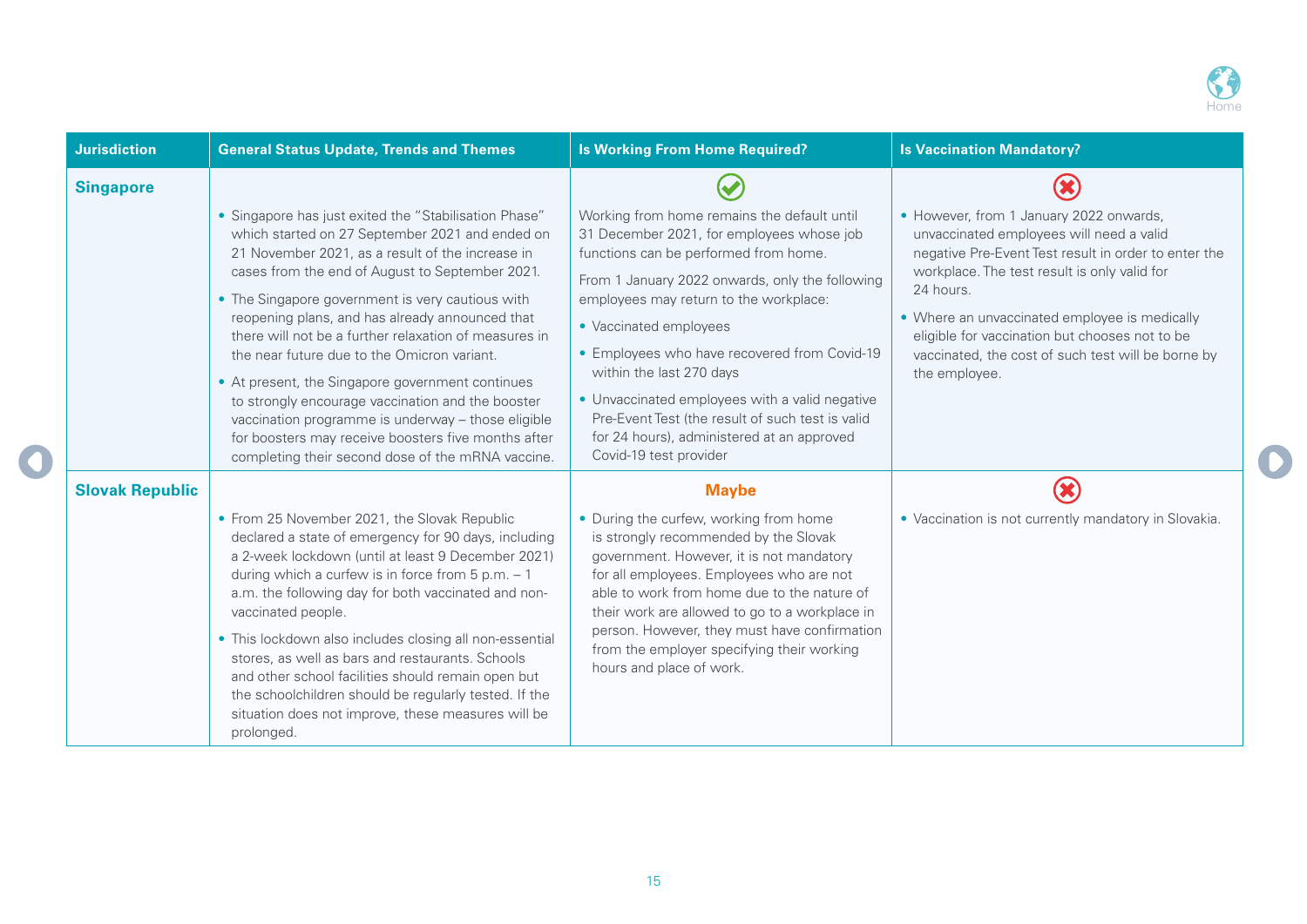

| <b>Jurisdiction</b> | <b>General Status Update, Trends and Themes</b>                                                                                                                                                                                                                                                                                                                                                                                                                                                                                                                                                                                                                                                                                                                                                                                                                                                                                                                                                                                                                                                  | <b>Is Working From Home Required?</b>                                                                                                                                                                                                                                                                                                                                                                                                                                                                                        | <b>Is Vaccination Mandatory?</b> |
|---------------------|--------------------------------------------------------------------------------------------------------------------------------------------------------------------------------------------------------------------------------------------------------------------------------------------------------------------------------------------------------------------------------------------------------------------------------------------------------------------------------------------------------------------------------------------------------------------------------------------------------------------------------------------------------------------------------------------------------------------------------------------------------------------------------------------------------------------------------------------------------------------------------------------------------------------------------------------------------------------------------------------------------------------------------------------------------------------------------------------------|------------------------------------------------------------------------------------------------------------------------------------------------------------------------------------------------------------------------------------------------------------------------------------------------------------------------------------------------------------------------------------------------------------------------------------------------------------------------------------------------------------------------------|----------------------------------|
|                     | • During the curfew, people can leave their homes only<br>for specific reasons, e.g.:<br>- Going to work, if due to the nature of the work, it<br>is not possible to carry out the work from home.<br>In this case it is necessary to have a confirmation<br>from the employer specifying working hours and<br>place of work<br>- Shopping for essential necessities (e.g. purchase<br>of food, meals, medicines, footwear, etc.) at the<br>nearest store/service provider to the place of<br>residence (opening hours are limited to between<br>$5 a.m. - 8 p.m.$<br>- Visiting a medical facility<br>- Undergoing a Covid-19 test or getting vaccinated<br>between $5$ a.m. $-8$ p.m.<br>- Caring for a close person<br>- Dog or cat walking within 500 m of the residence<br>- Going to/from nursery, kindergarten, school and<br>school facilities between 5 a.m. - 8 p.m., etc.<br>• Wearing a respirator is mandatory indoors and<br>outdoors. However, there are several exceptions<br>where a respirator can be replaced for a facemask or<br>where no nose and mouth cover is required. | • Employees can enter the workplace only if<br>they provide a confirmation of vaccination,<br>a negative Covid-19 test or confirmation of<br>recovery from Covid-19 (employers are obliged<br>to make regular checks).<br>• If the employee does not provide such<br>confirmation, the employer must allow the<br>employee access to free Covid-19 testing.<br>• If the employee rejects such testing, the<br>employer may refuse the employee entry to<br>its premises and the employee will not be<br>entitled to be paid. |                                  |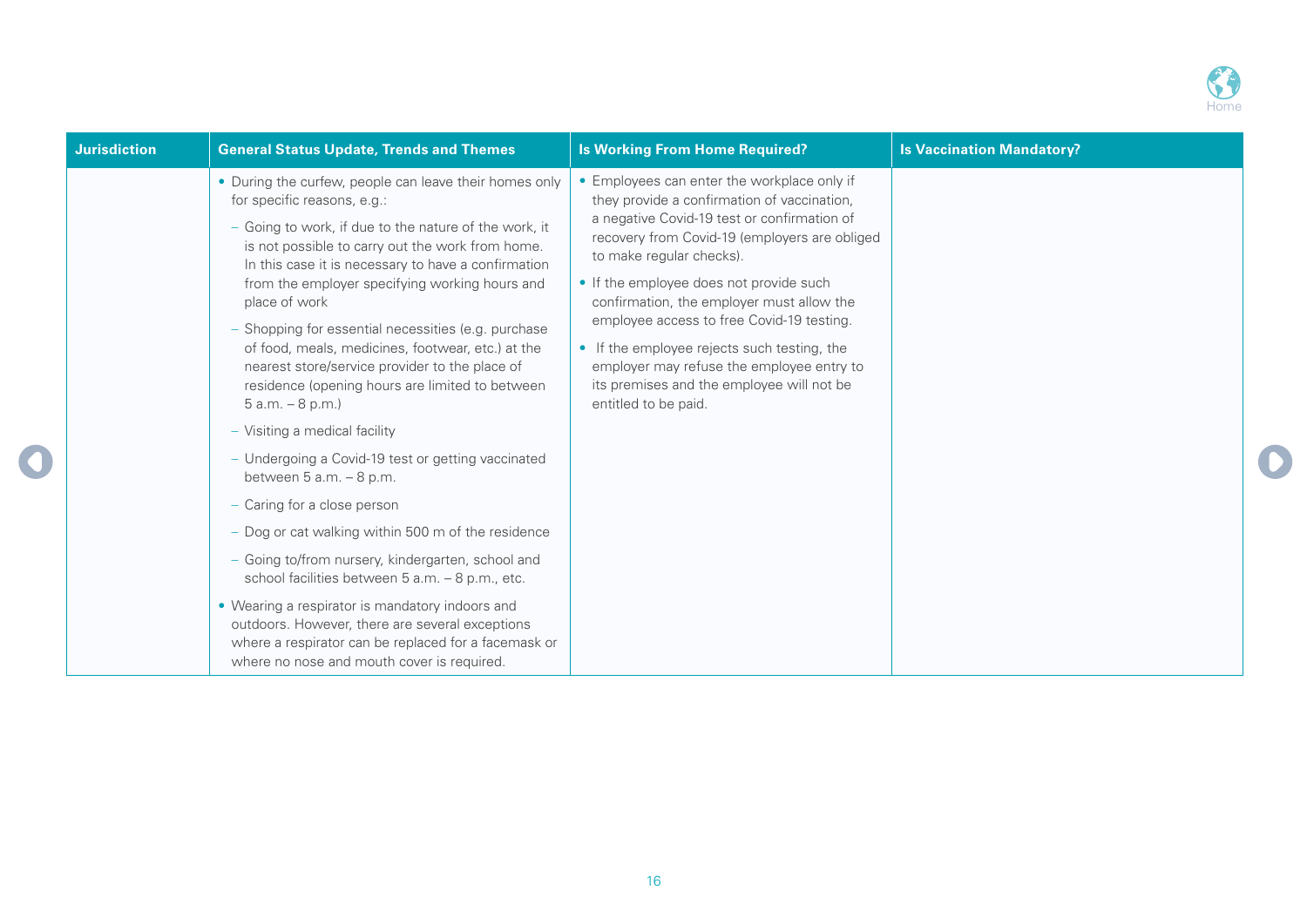

| <b>Jurisdiction</b> | <b>General Status Update, Trends and Themes</b>                                                                                                                                                                                                                                                                                                                                                                                                                                                                                                                                                                                                                                                                                                                                                                                                                                                                                                                                                                                                                                        | <b>Is Working From Home Required?</b>                                                                                                                                                                                                                                                                                                                                                                                               | <b>Is Vaccination Mandatory?</b>                                                                                                              |
|---------------------|----------------------------------------------------------------------------------------------------------------------------------------------------------------------------------------------------------------------------------------------------------------------------------------------------------------------------------------------------------------------------------------------------------------------------------------------------------------------------------------------------------------------------------------------------------------------------------------------------------------------------------------------------------------------------------------------------------------------------------------------------------------------------------------------------------------------------------------------------------------------------------------------------------------------------------------------------------------------------------------------------------------------------------------------------------------------------------------|-------------------------------------------------------------------------------------------------------------------------------------------------------------------------------------------------------------------------------------------------------------------------------------------------------------------------------------------------------------------------------------------------------------------------------------|-----------------------------------------------------------------------------------------------------------------------------------------------|
| <b>Spain</b>        |                                                                                                                                                                                                                                                                                                                                                                                                                                                                                                                                                                                                                                                                                                                                                                                                                                                                                                                                                                                                                                                                                        |                                                                                                                                                                                                                                                                                                                                                                                                                                     |                                                                                                                                               |
|                     | • Entry requirements to Spain have been tightened<br>due to concerns over the new variant, Omicron.<br>Travellers from high-risk countries will need to<br>present proof of being fully vaccinated or a Covid-19<br>recovery certificate, as well as a certificate of a<br>diagnostic test for SARSCoV2 with a negative result.<br>The following diagnostic tests are admissible:<br>- NAAT- nucleic acid amplification tests (e.g. RT-PCR)<br>with sampling within the previous 72 hours to<br>arrival in Spain<br>- RAT-rapid antigen test, with sampling within the<br>previous 48 hours to arrival in Spain<br>• Due to the new variant, the Spanish regions are<br>considering the implementation of new restrictions.<br>• The vaccination certificate requirement for access<br>to certain premises, which was already in force in<br>several regions, is being extended to others.<br>• The use of facemasks is required indoors and when<br>the minimum social distance of 1.5 metres cannot be<br>observed.<br>• Furlough schemes have been extended until<br>February 2022. | Working from home is not required, employees<br>can return to the workplace.<br>Working from home is considered as an ongoing<br>preventive measure for the protection of<br>employees.<br>Therefore, if it is possible to ensure employees'<br>health and safety through other alternative<br>measures (i.e. wearing facemasks or<br>guaranteeing social distance) it is not necessary<br>to implement working from home measures. | Having the vaccine is not compulsory in Spain.<br>The vaccine is administered for free and voluntarily<br>through the National Health System. |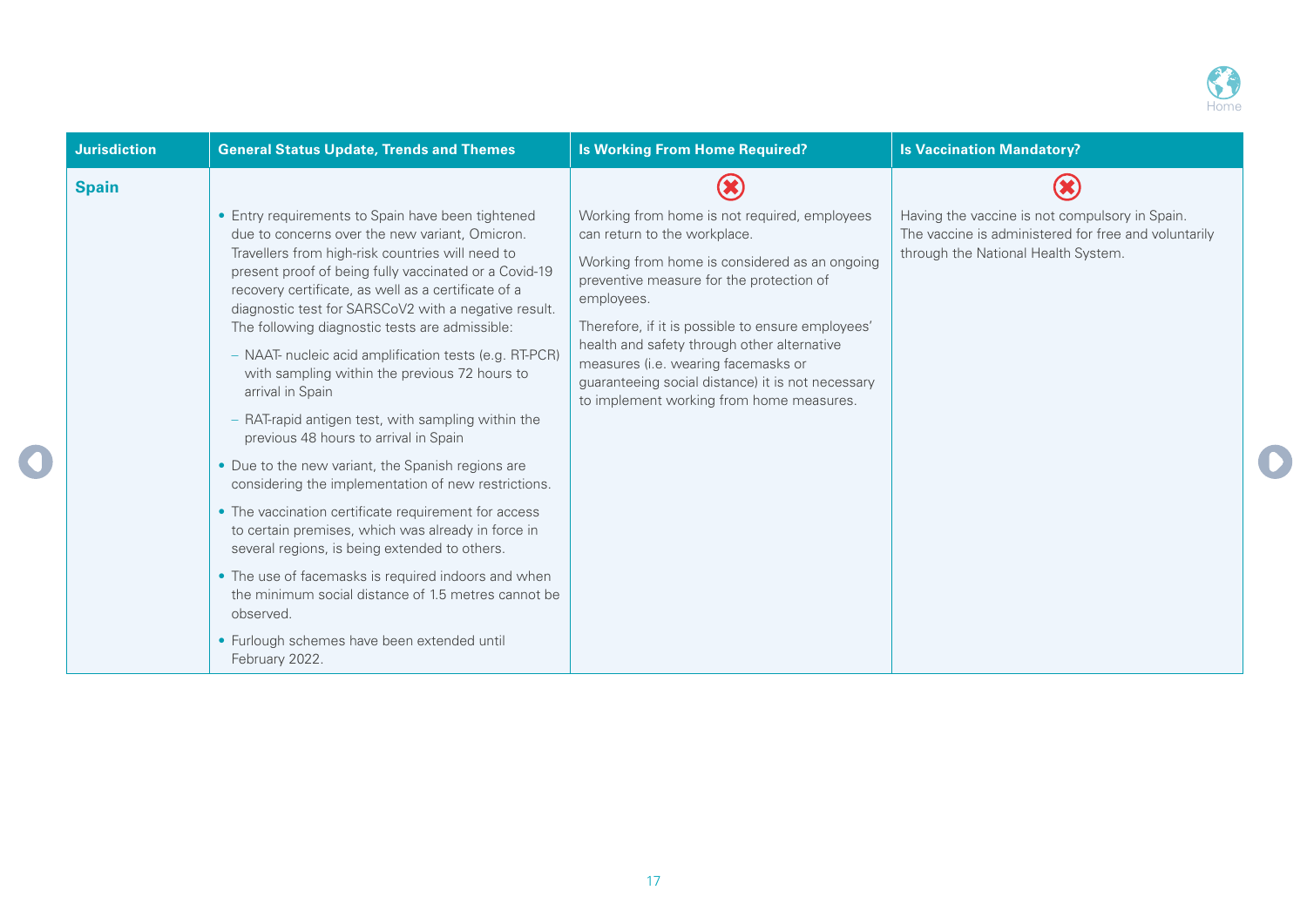

| <b>Jurisdiction</b>                   | <b>General Status Update, Trends and Themes</b>                                                                                                                                                                                                                                                                                                                                                                                                                                                                                                                                                                                                                                                                                                                                                                                                                                                                                                                                                                                                                                                                                                                                                                                                                                                                                                                                                               | <b>Is Working From Home Required?</b>                                                                                               | <b>Is Vaccination Mandatory?</b>                                                                                                                                                                                                                                                                                                                                                                                                                                                                                                                                                                                                                                                                                                                                                                                                                                                                                                                                                                                                                                                                                                                                                                                                                                                                     |
|---------------------------------------|---------------------------------------------------------------------------------------------------------------------------------------------------------------------------------------------------------------------------------------------------------------------------------------------------------------------------------------------------------------------------------------------------------------------------------------------------------------------------------------------------------------------------------------------------------------------------------------------------------------------------------------------------------------------------------------------------------------------------------------------------------------------------------------------------------------------------------------------------------------------------------------------------------------------------------------------------------------------------------------------------------------------------------------------------------------------------------------------------------------------------------------------------------------------------------------------------------------------------------------------------------------------------------------------------------------------------------------------------------------------------------------------------------------|-------------------------------------------------------------------------------------------------------------------------------------|------------------------------------------------------------------------------------------------------------------------------------------------------------------------------------------------------------------------------------------------------------------------------------------------------------------------------------------------------------------------------------------------------------------------------------------------------------------------------------------------------------------------------------------------------------------------------------------------------------------------------------------------------------------------------------------------------------------------------------------------------------------------------------------------------------------------------------------------------------------------------------------------------------------------------------------------------------------------------------------------------------------------------------------------------------------------------------------------------------------------------------------------------------------------------------------------------------------------------------------------------------------------------------------------------|
| <b>United Arab</b><br><b>Emirates</b> | • Mask wearing continues to be mandatory across the<br>UAE save for those under two years of age, those<br>with respiratory problems and those with a severe<br>disability but they can now be removed in certain<br>open areas.<br>• Social distancing has generally been reduced to<br>1 metre.<br>• To enter a federal government department,<br>unvaccinated people must present a negative PCR<br>test result received within the last 48 hours.<br>• Hotels have returned to full occupancy, while<br>entertainment venues have capacity limits of 70 per<br>cent (up from 50 per cent). The number of people<br>who can sit at one table is 10 for restaurants and six<br>at cafes.<br>• International travellers to the UAE are required<br>to show a negative Covid-19 PCR result prior to<br>departure and may need to take a second PCR test<br>and quarantine upon arrival and travel from some<br>countries is restricted entirely.<br>• Vaccinated travellers arriving into Abu Dhabi from<br>international destinations are now not required<br>to quarantine if the final vaccine dose was<br>administered at least 28 days before traveling to Abu<br>Dhabi. Visitors arriving from a green list country do<br>not need to quarantine upon arrival, regardless of<br>their Covid-19 vaccination status. Otherwise, it is a<br>10-day quarantine period for those arriving into Abu<br>Dhabi. | All businesses are allowed to be open and staff<br>are able to return to the workplace provided<br>Covid-19 protocols are followed. | • There is no UAE Federal law requiring mandatory<br>vaccination. However, in general, entry to various<br>locations and events (and even schools for teachers<br>and those over 16) requires proof of vaccination<br>other than for those who are exempt. Also in Abu<br>Dhabi a number of government circulars have been<br>issued to both public and private sector employers<br>as 'soft' encouragements to employers to require<br>staff to take the vaccine.<br>. In the absence of any such mandatory requirement,<br>any dismissal by an employer of an employee who<br>refuses to have the vaccine would amount to an<br>arbitrary dismissal attracting up to three months'<br>full pay as compensation.<br>• Whilst employers cannot mandate vaccinations as<br>a condition of physical return to the workplace, a<br>weekly testing programme could, as an alternative<br>be implemented. However, the costs of such<br>testing would need to be borne by the employer.<br>• Each case would need to be considered on its<br>particular facts. Employers should avoid adopting<br>a blanket approach on this issue and we would<br>recommend seeking legal advice before dismissing/<br>refusing to hire an individual or requiring regular<br>testing based on their vaccination status. |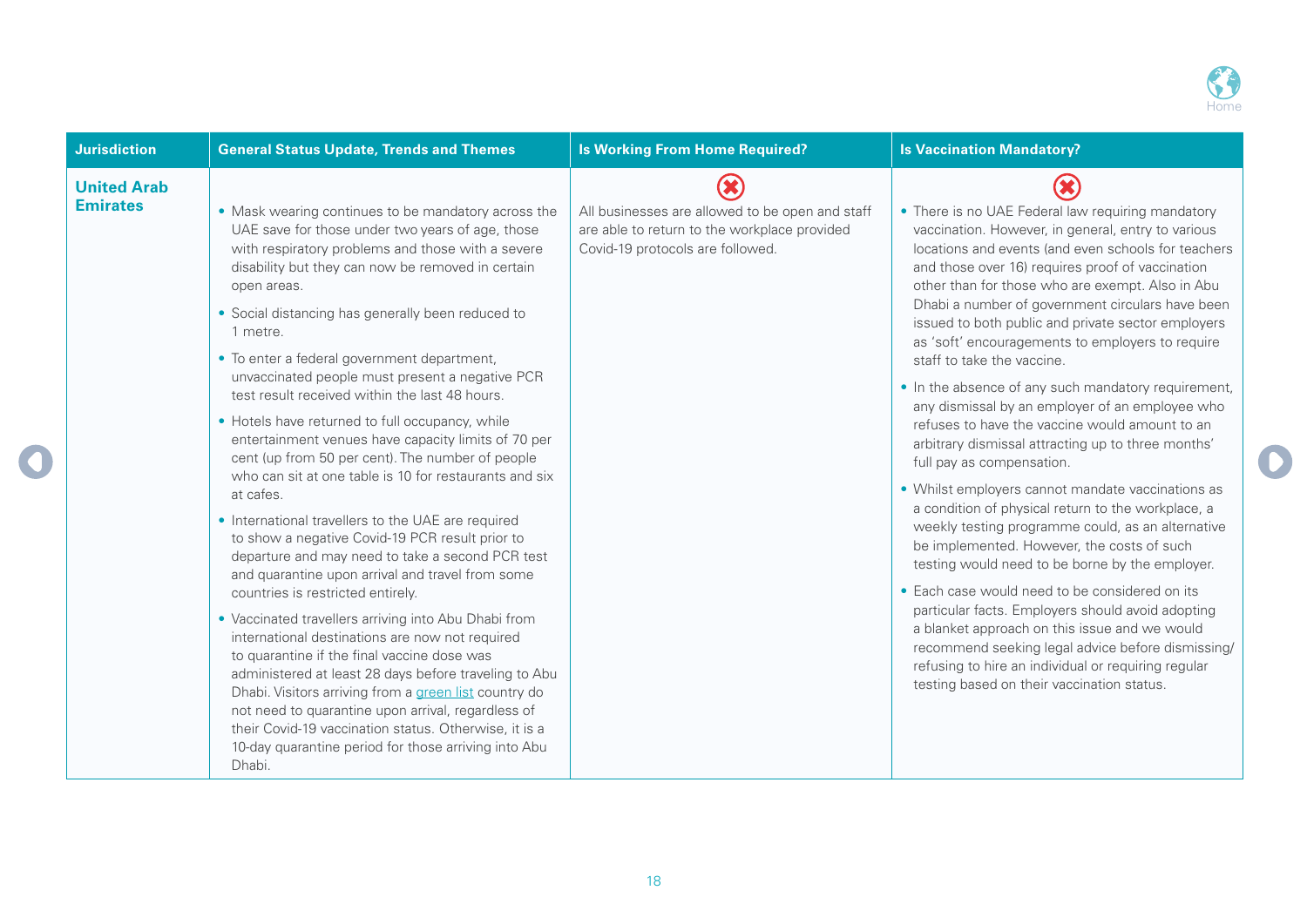

| <b>Jurisdiction</b>                                                                                                                             | <b>General Status Update, Trends and Themes</b>                                                                                                                                                                                                                                                                                                                                                                                                                                                                                                                                                                                                                                                                                                                                                                                                                                        | <b>Is Working From Home Required?</b>                                                                                                                                                                                                                                                                                                                                                             | <b>Is Vaccination Mandatory?</b>                                                                                                                                                                                                                                                                                                                                                                                                                                                                                                                                                                                                                                                                                                                                                                                                                                                                  |
|-------------------------------------------------------------------------------------------------------------------------------------------------|----------------------------------------------------------------------------------------------------------------------------------------------------------------------------------------------------------------------------------------------------------------------------------------------------------------------------------------------------------------------------------------------------------------------------------------------------------------------------------------------------------------------------------------------------------------------------------------------------------------------------------------------------------------------------------------------------------------------------------------------------------------------------------------------------------------------------------------------------------------------------------------|---------------------------------------------------------------------------------------------------------------------------------------------------------------------------------------------------------------------------------------------------------------------------------------------------------------------------------------------------------------------------------------------------|---------------------------------------------------------------------------------------------------------------------------------------------------------------------------------------------------------------------------------------------------------------------------------------------------------------------------------------------------------------------------------------------------------------------------------------------------------------------------------------------------------------------------------------------------------------------------------------------------------------------------------------------------------------------------------------------------------------------------------------------------------------------------------------------------------------------------------------------------------------------------------------------------|
|                                                                                                                                                 | • Entry to some public places in the UAE (and<br>particularly in Abu Dhabi) is limited to those<br>vaccinated, officially exempted or aged under 16<br>years, as part of continuous efforts to protect health<br>and safety. In Abu Dhabi to gain access to specified<br>public places, individuals will need to present the<br>Alhosn app to show their 'green' status. Those who<br>are vaccinated must also receive a negative PCR test<br>result every 30 days to maintain 'green' status and<br>those officially exempted must receive a negative<br>PCR test result every 7 days to maintain 'green'<br>status. Entry to events also requires 'green' status<br>plus a negative PCR test result received within 48<br>hours prior to the event.                                                                                                                                  |                                                                                                                                                                                                                                                                                                                                                                                                   |                                                                                                                                                                                                                                                                                                                                                                                                                                                                                                                                                                                                                                                                                                                                                                                                                                                                                                   |
| <b>UK</b>                                                                                                                                       |                                                                                                                                                                                                                                                                                                                                                                                                                                                                                                                                                                                                                                                                                                                                                                                                                                                                                        | $\circledast$                                                                                                                                                                                                                                                                                                                                                                                     | <b>Maybe</b>                                                                                                                                                                                                                                                                                                                                                                                                                                                                                                                                                                                                                                                                                                                                                                                                                                                                                      |
| *Please note: this<br>guide sets out the<br>position in England.<br>Different rules may<br>apply in Wales,<br>Northern Ireland<br>and Scotland. | • The self-isolation rules were relaxed in August 2021,<br>meaning that all those who are fully vaccinated<br>and the under 18s are generally exempt from the<br>requirement to self-isolate. However, as a result of<br>the emergence of the Omicron variant, these rules<br>have been amended for anyone who is a direct<br>contact of anyone who may have been infected with<br>the Omicron variant - these individuals must self-<br>isolate for 10 days, regardless of age or vaccination<br>status.<br>• Following the emergence of the Omicron variant,<br>as of Tuesday 30 November 2021, mask wearing is<br>now required again. Unless exempt, face coverings<br>must be worn in shops and on public transport. Face<br>coverings should be worn in communal areas of<br>universities, colleges and schools by staff, visitors<br>and pupils or students in year 7 and above. | • All businesses are allowed to be open and<br>staff are able to return to the workplace, rather<br>than being advised to work from home where<br>possible.<br>• The relaxation of restrictions has not, however,<br>led to a wholesale return to the office with<br>many continuing to work from home for all<br>or some of their working week, particularly in<br>light of rising case numbers. | • In terms of governmental mandate, since<br>November 2021, vaccination has been compulsory<br>in England for those working or volunteering in<br>registered care homes, unless medically exempt.<br>• Legislation making vaccination a requirement for<br>frontline health and social care workers is expected<br>to come into force on 1 April 2022.<br>• Some employers have also suggested that they<br>will implement a so-called "no jab, no job" policy.<br>This would potentially be lawful, although this<br>issue is evolving and we are yet to have any case<br>law on this matter by way of precedent. Each<br>case would need to be considered on its particular<br>facts. Employers should avoid adopting a blanket<br>approach on this issue and we would recommend<br>seeking legal advice before dismissing/refusing to<br>hire an individual based on their vaccination status. |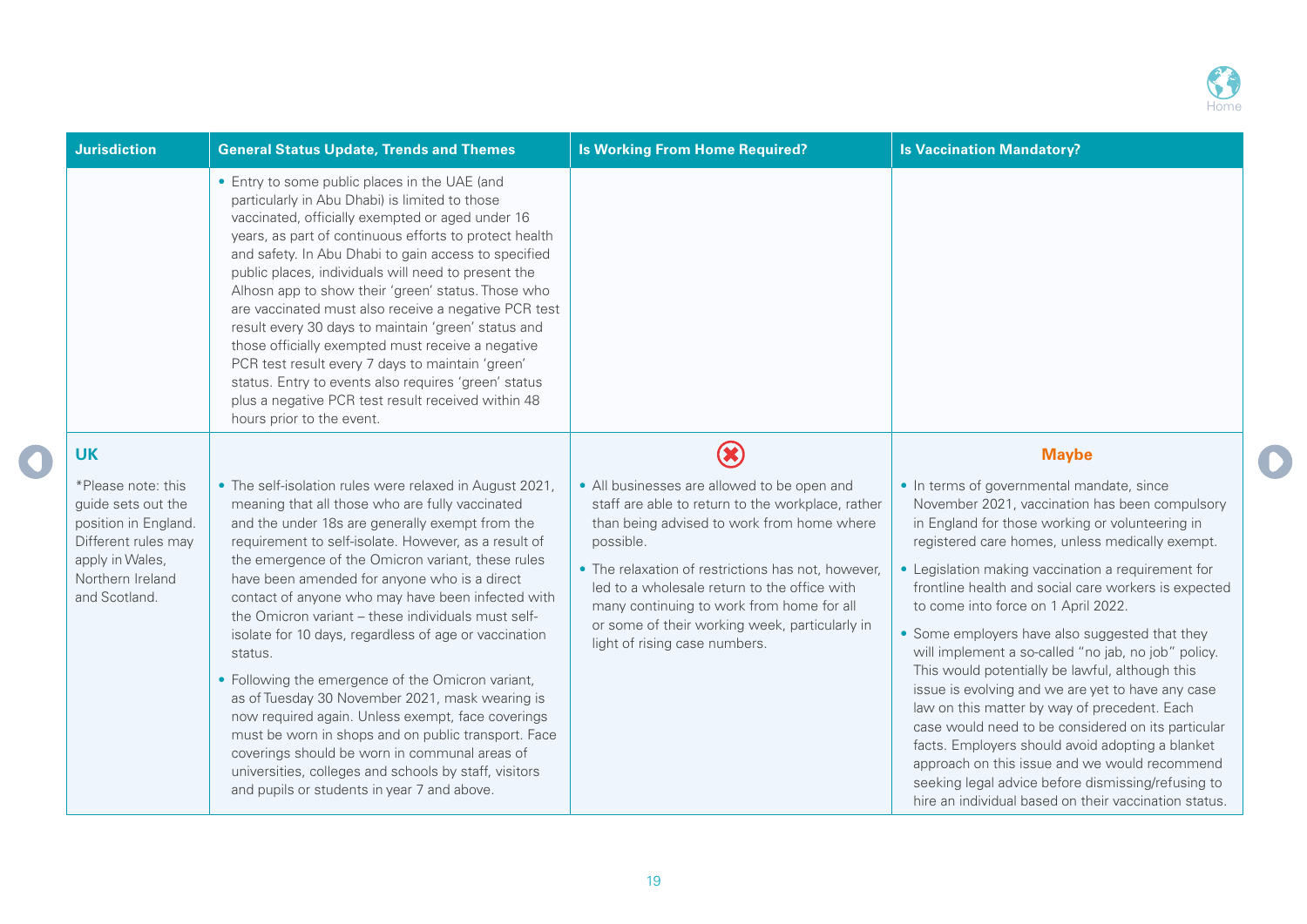

| <b>Jurisdiction</b> | <b>General Status Update, Trends and Themes</b>                                                                                                                                                                                                                                                                                                                                                                                                                                                                                                                                                                                                                                                                                                                                                                                                                                                                                                                                    | <b>Is Working From Home Required?</b>                              | <b>Is Vaccination Mandatory?</b>                                                                                                                                                                                                                                                                                                                                                                                                                                                                                                                                                                                                                                                                                                                                                                                                                                                                                                                                                                                                                     |
|---------------------|------------------------------------------------------------------------------------------------------------------------------------------------------------------------------------------------------------------------------------------------------------------------------------------------------------------------------------------------------------------------------------------------------------------------------------------------------------------------------------------------------------------------------------------------------------------------------------------------------------------------------------------------------------------------------------------------------------------------------------------------------------------------------------------------------------------------------------------------------------------------------------------------------------------------------------------------------------------------------------|--------------------------------------------------------------------|------------------------------------------------------------------------------------------------------------------------------------------------------------------------------------------------------------------------------------------------------------------------------------------------------------------------------------------------------------------------------------------------------------------------------------------------------------------------------------------------------------------------------------------------------------------------------------------------------------------------------------------------------------------------------------------------------------------------------------------------------------------------------------------------------------------------------------------------------------------------------------------------------------------------------------------------------------------------------------------------------------------------------------------------------|
|                     | All eligible adults in England aged 18 and over will<br>be offered a Covid-19 booster vaccine by the end of<br>January.                                                                                                                                                                                                                                                                                                                                                                                                                                                                                                                                                                                                                                                                                                                                                                                                                                                            |                                                                    |                                                                                                                                                                                                                                                                                                                                                                                                                                                                                                                                                                                                                                                                                                                                                                                                                                                                                                                                                                                                                                                      |
|                     | • The red list for travel had been closed, but has<br>been reopened this week. Individuals travelling<br>from Angola, Botswana, Eswatini, Lesotho, Malawi,<br>Mozambique, Namibia, South Africa and Zambia may<br>only enter England if they are a UK or Irish resident.<br>They must quarantine in a managed hotel on arrival<br>and take two Covid-19 tests.                                                                                                                                                                                                                                                                                                                                                                                                                                                                                                                                                                                                                     |                                                                    |                                                                                                                                                                                                                                                                                                                                                                                                                                                                                                                                                                                                                                                                                                                                                                                                                                                                                                                                                                                                                                                      |
| <b>USA</b>          |                                                                                                                                                                                                                                                                                                                                                                                                                                                                                                                                                                                                                                                                                                                                                                                                                                                                                                                                                                                    | <b>X</b>                                                           | <b>Maybe</b>                                                                                                                                                                                                                                                                                                                                                                                                                                                                                                                                                                                                                                                                                                                                                                                                                                                                                                                                                                                                                                         |
|                     | • On 9 September 2021, President Biden announced<br>a Covid-19 action plan, called the "Path Out of the<br>Pandemic."<br>• This strategy focuses on vaccinating the<br>unvaccinated, further protecting the vaccinated,<br>keeping schools open, promoting testing and<br>masking, and taking steps to protect the US's<br>economic recovery.<br>• As part of this plan, the strategy also includes taking<br>action at the federal level to require all US employers<br>with 100 or more employees to ensure that their<br>employees are vaccinated or regularly tested; that<br>federal employees and contractors that do business<br>with the federal government are vaccinated; and that<br>employees at healthcare facilities covered by federal<br>health programmes are vaccinated.<br>• Employers should actively monitor developments<br>at the federal and relevant state levels as the legal<br>challenges to employer vaccination mandates move<br>through the courts. | No federal or state laws require that employees<br>work from home. | • In November 2021, the US Occupational Safety<br>and Health Administration (OSHA) announced<br>an Emergency Temporary Standard (ETS) that<br>would require all private sector US employers<br>with 100 or more employees either to adopt<br>a mandatory vaccination policy or to require<br>that unvaccinated employees submit to weekly<br>testing and wear face coverings in the workplace<br>(subject to a requirement to provide reasonable<br>accommodations for employees who cannot/<br>will not be vaccinated due to medical/disability or<br>religion-related reasons).<br>• Portions of the ETS were to go into effect on 5<br>December 2021, with the testing requirement to<br>be effective on 4 January 2022. However, after<br>legal challenges were filed nationwide, a federal<br>appeals court stayed the implementation and<br>enforcement of the ETS pending court review. At<br>this time, whether and when the ETS will go into<br>effect, and whether it will go into effect as drafted<br>or with modifications, is unknown. |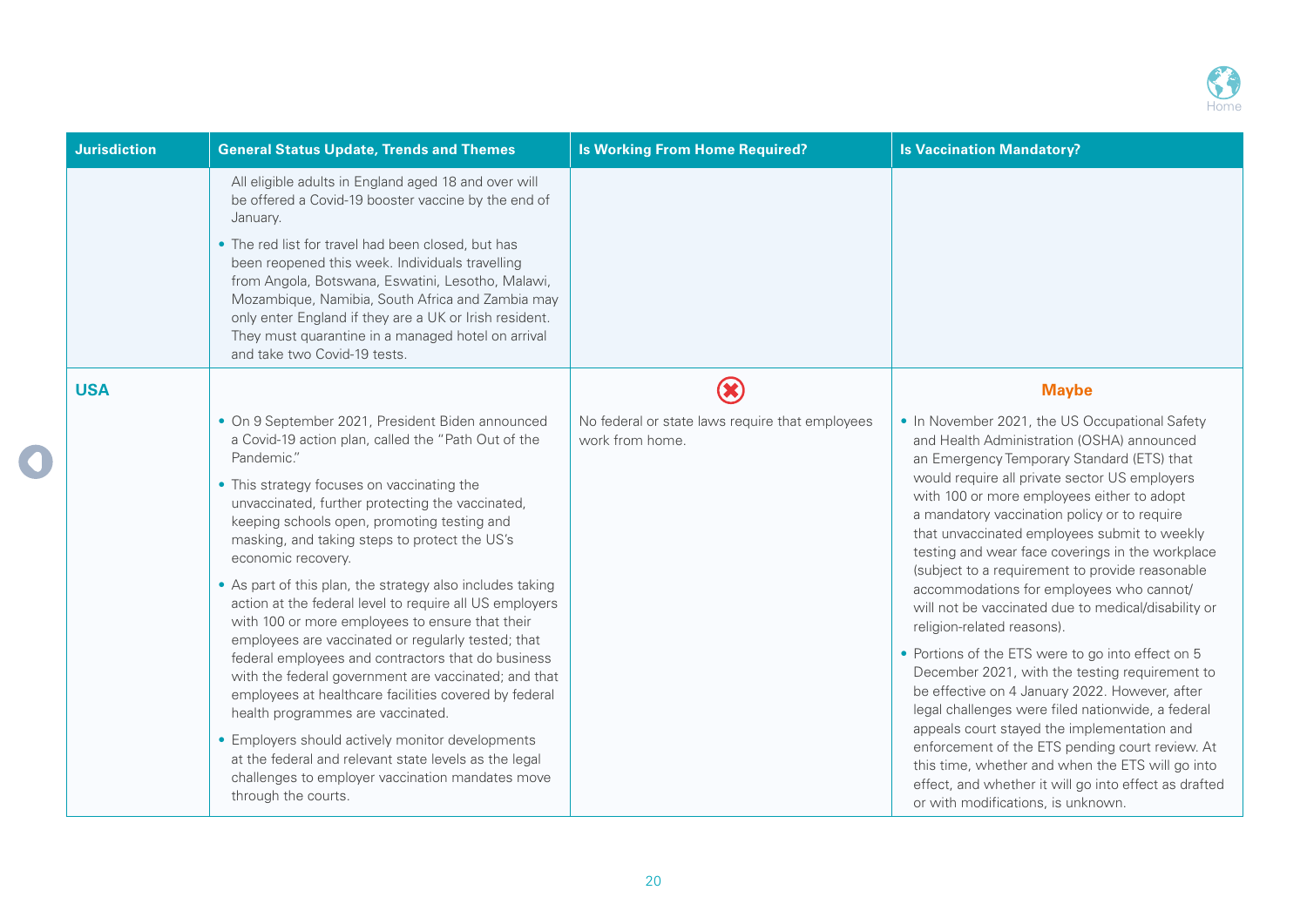

D

| <b>Jurisdiction</b> | <b>General Status Update, Trends and Themes</b> | <b>Is Working From Home Required?</b> | <b>Is Vaccination Mandatory?</b>                                                                                                                                                                                                                                                                                                                                                                                                                                                                                                               |
|---------------------|-------------------------------------------------|---------------------------------------|------------------------------------------------------------------------------------------------------------------------------------------------------------------------------------------------------------------------------------------------------------------------------------------------------------------------------------------------------------------------------------------------------------------------------------------------------------------------------------------------------------------------------------------------|
|                     |                                                 |                                       | • In addition to the ETS, in September 2021,<br>President Biden issued two Executive Orders<br>relating to employee vaccination requirements.<br>The first, EO 14042, directs federal contractors<br>and subcontractors to require that all employees<br>be vaccinated by 4 January 2022 (subject to the<br>obligation to provide medical/disability and religious-<br>based accommodations). EO 14043 similarly<br>requires that employees of the federal government<br>be vaccinated (subject to accommodations).                            |
|                     |                                                 |                                       | . In addition, the US Centers for Medicare &<br>Medicaid Services (CMS), acting on the instructions<br>from the White House, released an Interim Rule<br>on 4 November 2021 that requires that by 4<br>January 2022, employees working at healthcare<br>facilities that participate in Medicare and Medicaid<br>programmes be vaccinated. Like the ETS, these<br>Executive Orders and the CMS rule are currently<br>being challenged in court, and thus their status<br>remains uncertain.                                                     |
|                     |                                                 |                                       | . In addition to the actions taken at a federal level<br>described above, a number of states, including<br>Florida, Utah, and others, have passed laws or had<br>Executive Orders signed by their Governors that<br>purport to prohibit an employer in that state from<br>requiring vaccination as a condition of employment.<br>Because these state laws would appear to conflict<br>with federal law, under the Supremacy Clause of<br>the U.S. Constitution, they may well be pre-empted<br>by the ETS, Executive Orders, and Interim Rule. |
|                     |                                                 |                                       | • However, as is the case with the federal actions,<br>these state laws are also being challenged in court,<br>leaving the only certainty with respect to employer<br>vaccination requirements to be uncertainty.                                                                                                                                                                                                                                                                                                                              |

 $\bigcirc$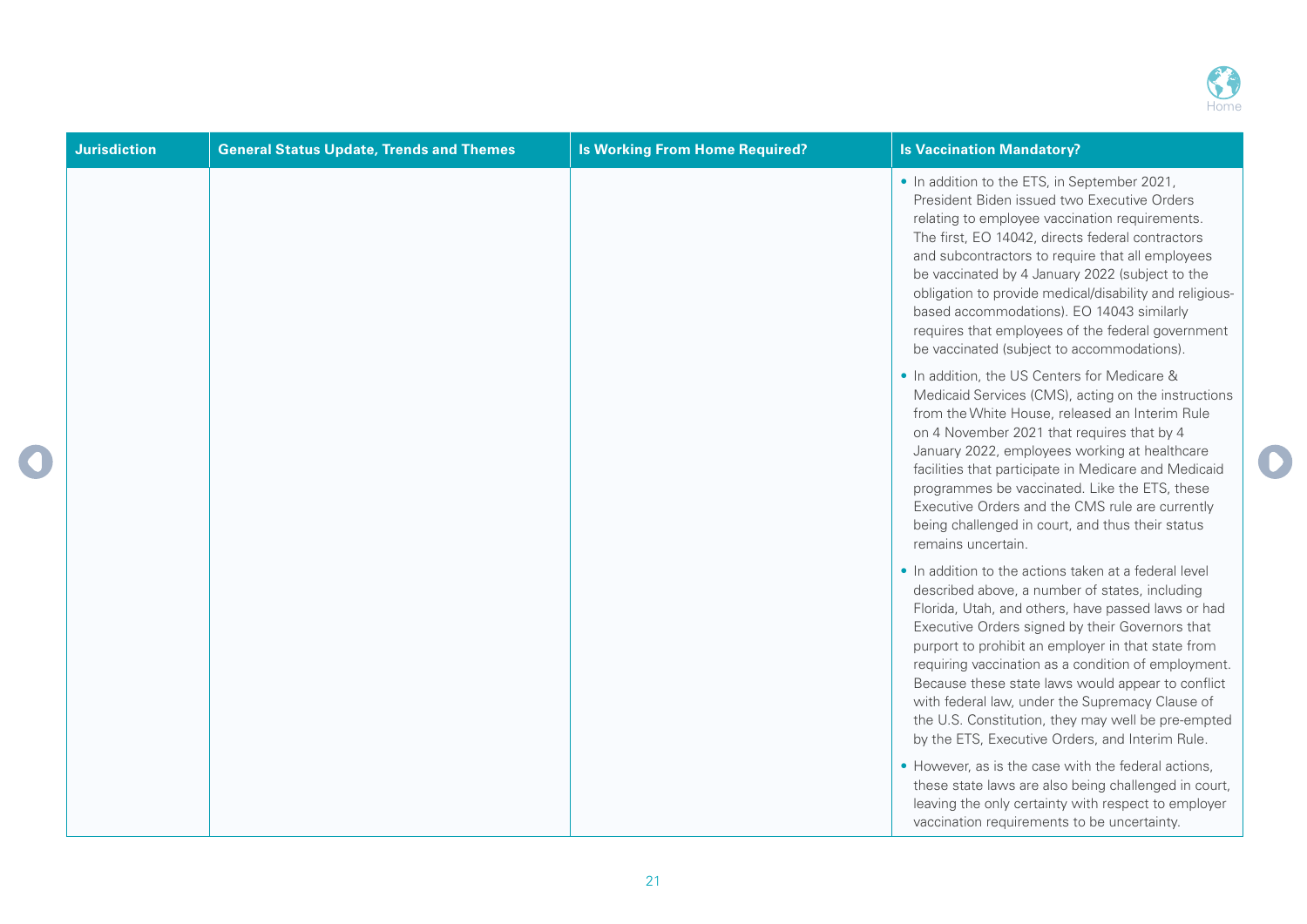

## **Contacts**



**Alison Treliving** Global Co-Head, Manchester T +44 161 830 5327 E alison.treliving@squirepb.com



**Jill Kirila**  Global Co-Head, Columbus T +1 614 365 2772 E jill.kirila@squirepb.com

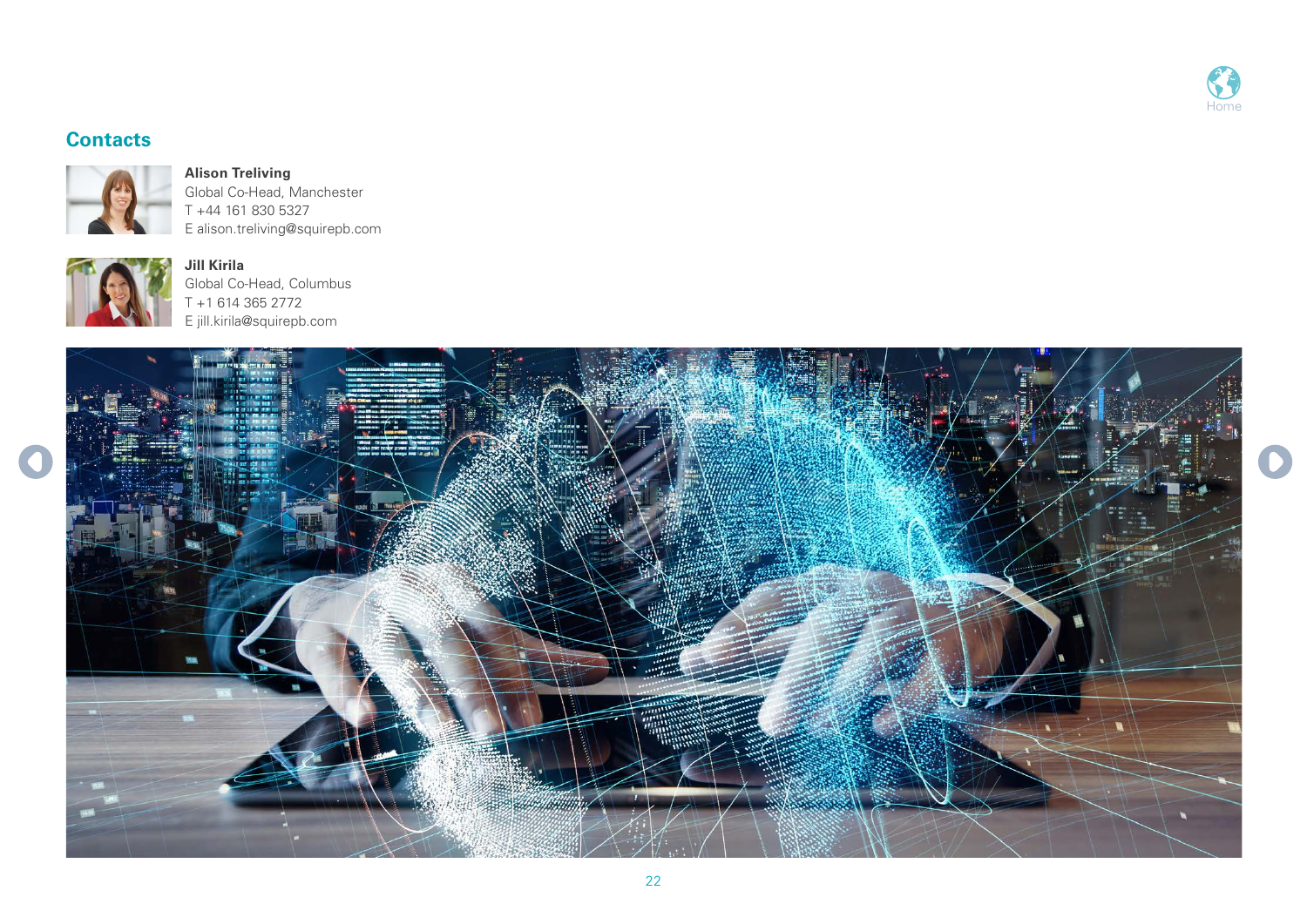## Further Resources

#### **Global Edge**

As businesses become more global, in-house lawyers and HR professionals are finding it increasingly difficult to keep on top of key employment laws and developments in the countries where they do business. In collaboration with our global network of preferred specialist labour and employment lawyers, we developed [Global Edge](https://t.email.squirepbpublications.com/r/?id=h54e7ab8,46969c1,46a4172). Global Edge is the next level of legal innovation, where design, technology and legal knowledge merge into one, helping multinational companies save time and money when researching foreign employment law requirements.

- 39 countries
- Up to 29 key topics per country
- Tailored notifications covering countries and topics of interest
- Horizon tracker and interactive map

Watch the Global Edge video

- Create your own newsletter feature
- Legal summaries, horizons, "At a Glance" charts and articles
- Webinar and podcast player
- Special features covering COVID-19
- Intelligent search functionality
- Live news feed
- Mobile compatible

#### **Global HR Audit**

[Global HR Audit](https://t.email.squirepbpublications.com/r/?id=h54e7ab8,46969c1,46a4168) is a free, simple to use, innovative tool that helps employers determine the HR documents and policies they should have in 29 countries around the world as well as any they should consider having on a global basis. It enables businesses to pinpoint quickly the documents and policies they need in each jurisdiction of operation, as well as those they may wish to consider if they are aiming to go beyond just compliance. The list of mandatory, strongly recommended and 'nice to have' HR documents and policies contains further links to [Global Edge](https://t.email.squirepbpublications.com/r/?id=h54e7ab8,46969c1,46a4172) where further information on the topics can be found.

### **Employment Law Worldview**

Our [Employment Law Worldview blog](https://t.email.squirepbpublications.com/r/?id=h54e7ab8,46969c1,46a4164) aims to interest and educate, stimulate discussion, provoke and sometimes just amuse, with global insight into practical and legal issues relevant to employers everywhere.

You can [subscribe to receive new posts](https://t.email.squirepbpublications.com/r/?id=h54e7ab8,46969c1,46a4166) directly to your Inbox.